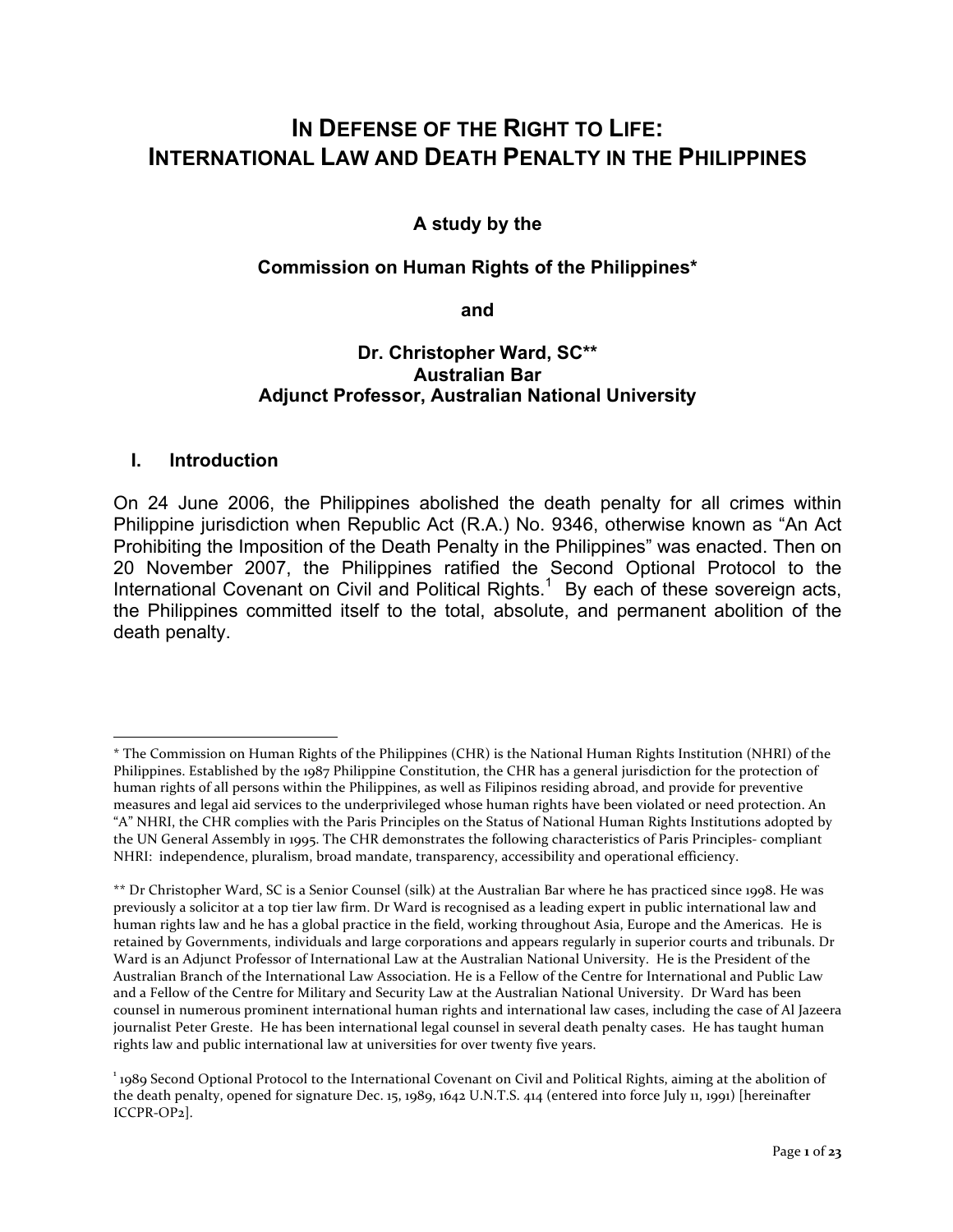House Bill No.  $4727<sup>2</sup>$  presently before the House of Representatives, and a number of Bills before the Senate, seek to reintroduce the death penalty in the Philippines for certain crimes. For the many reasons given in this study, House Bill 4727 and the similar Bills before the Senate should not be passed.

This study is a joint collaboration between international law expert Dr Christopher Ward SC, Senior Counsel of the New South Wales Bar and Adjunct Professor of the Australian National University, and the Commission on Human Rights of the Philippines.

## **Overview of Proposed Bills to Re-impose Death Penalty**

House Bill No. 4727 proposes the re-introduction of the death penalty in the Philippines for drug-related offenses particularly importation of dangerous drugs, the sale, trading, administration, dispensation, delivery, distribution or transportation of dangerous drugs, maintenance of a drug "den, dive or resort," manufacture of dangerous drugs, cultivation or culture of plants classified as dangerous drugs, criminal liability of a public officer or employee for misappropriation, misapplication, or failure to account for the confiscated, seized and/or surrendered dangerous drugs, and criminal liability for planting evidence concerning illegal drugs.

In the Senate, a variety of Bills are tabled. Proponents seek the reintroduction of the death penalty for crimes including treason, piracy, kidnapping, robbery with violence or intimidation, aggravated rape, arson, carjacking, drug trafficking, cultivation of narcotic plants, child trafficking, and the production of child pornography or child prostitution.

Proponents of House Bill No. 4727 and the Senate Bills that reintroduction of the death penalty is permissible because while Article III, Section 19 of the 1987 Philippine Constitution abolished death penalty, it also includes a reference to the possibility of its reintroduction by Congress for "compelling reasons involving heinous crimes."

Findings of the study show that this proposition is completely untenable. The reintroduction of the death penalty in any form in the Philippines will expose the Philippines to international ridicule and criticism as it breaches numerous rules of international law, including rules that it expressly and freely accepted in the free exercise of its sovereignty. Breach of international law by the Philippines in this context will undermine treaty commitments entered into by the Philippines. It will no longer be a respected member of the community of States.<sup>3</sup>

<sup>&</sup>lt;sup>2</sup> An Act Imposing the Death Penalty on Certain Heinous Crimes, Repealing for the Purpose Republic Act No. 9346, Entitled "An Act Prohibiting the Imposition of Death Penalty in the Philippines", And Further Amending Act No. 3815, As Amended, Otherwise Known as the "Revised Penal Code", And Republic Act No. 9165, Otherwise Known as the "Comprehensive Dangerous Drugs Act of 2002," House Bill No. 4724, House of Representatives, 17<sup>th</sup> Congress (2017).<br><sup>3</sup> Roy Stephen C. Canivel, *Death penalty revival spooks British* investors, INOUIRER.NET, Feb. 22, 2017, http://newsinfo.inquirer.net/874012/death-penalty-revival-spooking-british-investors#ixzz4Ztxu0qAl (last accessed Mar. 03, 2017).

The Philippine Daily Inquirer quoted the outgoing British Ambassador to the Philippines, speaking about the proposed revival of the death penalty, "I think there will be a severe blow. It basically says that the Philippines can walk away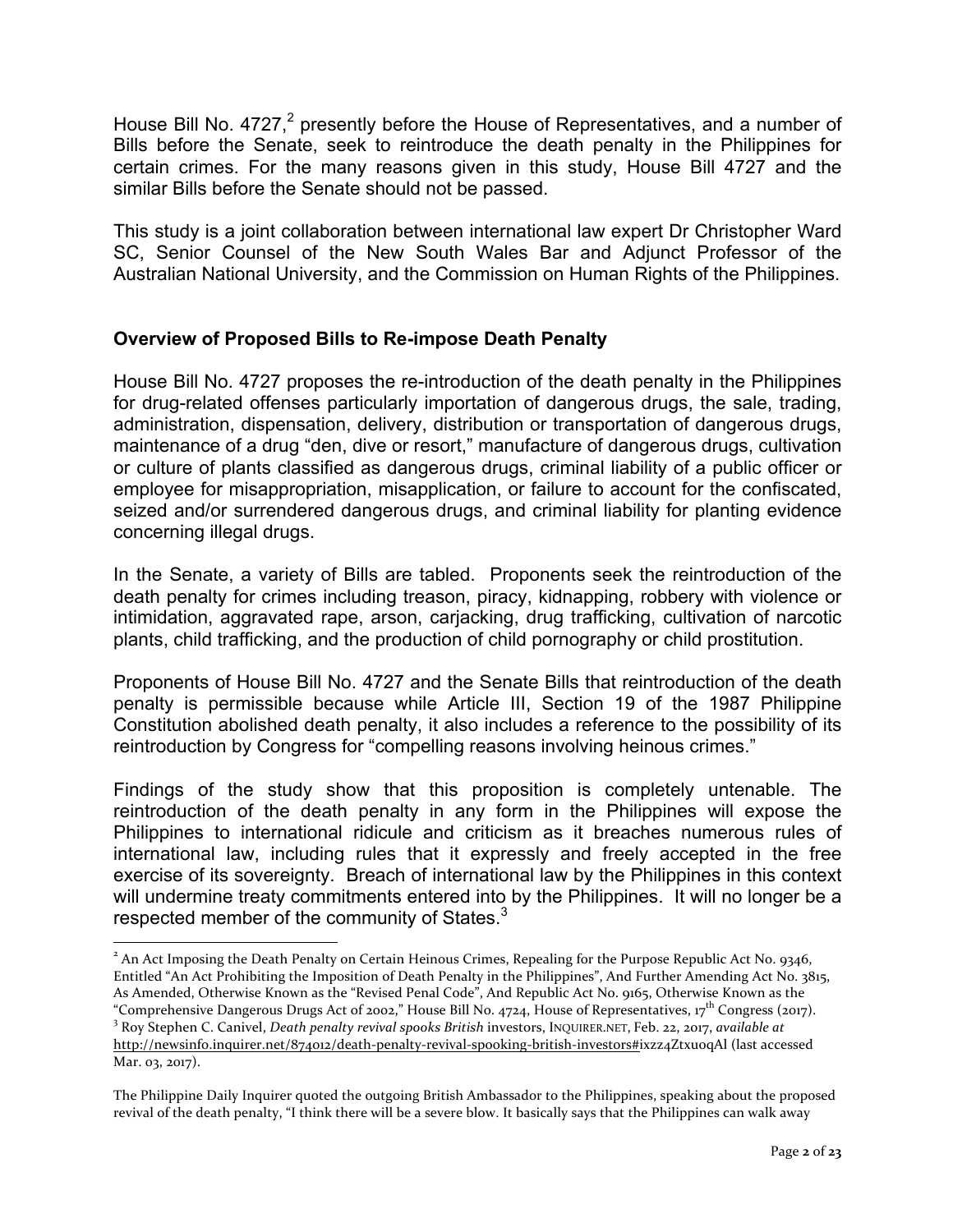This study advances a legal position that challenges the content of the various Bills seeking to re-impose the death penalty. It does so based on the Philippines' obligations under domestic and international laws. It provides empirical approaches and data which respond to the argument that the Philippines stands to breach international law as a result of Article III, Section 19 of the Philippine Constitution.

The authors also argue that the introduction of capital punishment will considerably impact the standing of the Philippines in the international community, its work within the United Nations (UN), and its economic relations with trade partners.

In truth, the Philippine Constitution and international laws binding upon the Philippines work together in upholding the right to life. This study advances a credible justice system that is objective, impartial and incorruptible.

## **Background to the death penalty in the Philippines**

The Philippines first abolished the death penalty under the 1987 Constitution. It was the first Asian country to abolish the death penalty for all crimes.<sup>4</sup> Following this abolition, all death sentences were reduced to *reclusion perpetua* or life imprisonment.

During the early part of former President Fidel Ramos' administration, the death penalty was re-imposed by virtue of R.A. No. 7659, which was passed in December 1993. A convict, Leo Echagaray, was executed in February 1999, followed by six other executions for various allegedly heinous crimes. However, notwithstanding the reimposition of the death penalty, national crime rate increased by 15.3 percent or a total of 82,538 (from 71,527 recorded crimes in the previous year).<sup>5</sup>

Subsequently, President Joseph Estrada declared a *de facto* moratorium on executions. President Gloria Arroyo lifted the *de facto* moratorium on 05 December 2003 "to sow fear into the hearts of criminals."<sup>6</sup> Although executions were set to resume on January 2004, the administration in fact issued reprieves on any scheduled executions.<sup>7</sup> At the same time, the Supreme Court decided to reopen the *Lara-Licayan* case. <sup>8</sup> The Court admitted newly-discovered evidence, which exonerated both Lara and Licayan from culpability.<sup>9</sup>

<sup>7</sup> *Id.*

from international treaties. If you can walk away from an international treaty, it's much more easy to walk away from a commercial treaty."

<sup>&</sup>lt;sup>4</sup> Philippine Centrer for Investigative Journalism, *A timeline of death penalty in the Philippines*, PCIJ Blog, Apr. 18, 2006, *available* at http://pcij.org/blog/2006/04/18/a-timeline-of-death-penalty-in-the-philippines (last accessed Mar. 03, 2017).

<sup>5</sup> *Id.*

 $^6$   $\mathit{Id.}$ 

 $^8$  See People of the Philippines v. Licayan, G.R. Nos. 140900 and 140911, Feb. 17, 2004. 9 *Id.*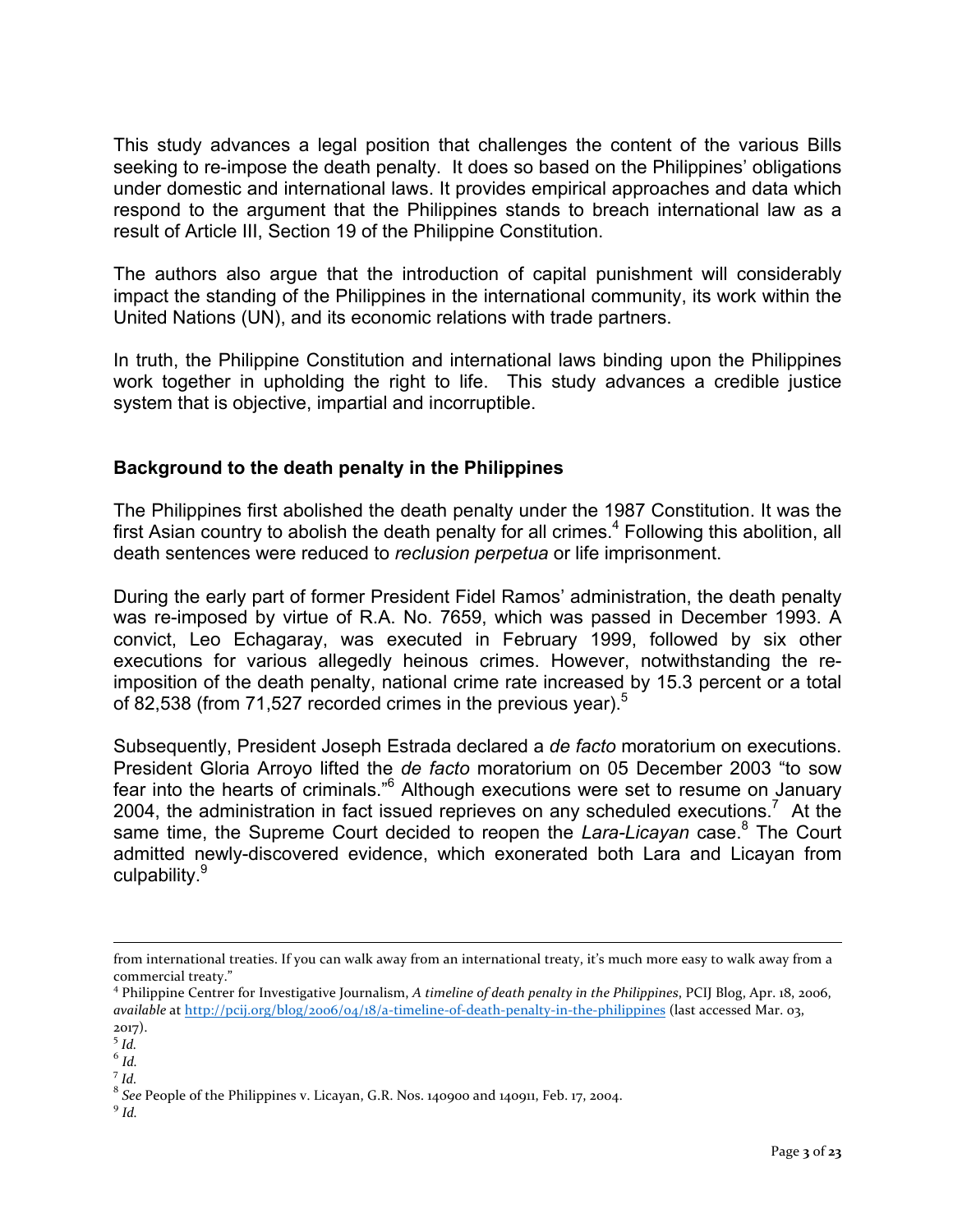The Philippines ratified the International Covenant on Civil and Political Rights (ICCPR) on 23 October 1986. Ratification of the ICCPR reinforced the commitment of the Philippines to promote and protect civil and political rights, including the right to life enshrined in Article 6 of the Covenant.

In 2006, the Philippines signed the Second Optional Protocol to the International Covenant on Civil and Political Rights (Second Optional Protocol). On 20 November 2007, the Philippines ratified the Second Optional Protocol. The Second Optional Protocol prohibits, absolutely and permanently, the imposition of the death penalty in the Philippines.<sup>10</sup>

Notwithstanding these binding legal commitments, House Bill No. 4727, is now before the House of Representatives, following approval by the House Justice Committee on 7 December 2016. Amendments to the Bill were the subject of vote in March 2017.

In the Senate, Senate Bill Nos. 4, 42, 185, 186, 187, 889, 985, and 1294 are under the consideration of the Committee on Justice and Human Rights. Further consideration of the Senate Bills are suspended as of writing pending consideration by officials of the effect of relevant international agreements ratified by the Philippines and other international obligations.

## **II. International Law, the Philippines, and the Death Penalty**

## **The Second Optional Protocol to the ICCPR**

The Philippines ratified the ICCPR in 1986. The ICCPR contains detailed provisions on the right to life, and places serious restrictions upon the application of the death penalty to any person within the jurisdiction of the State. These restrictions are considered below.

More significantly, the Philippines is also, unambiguously and without room for argument, a State Party to the Second Optional Protocol to the ICCPR.

The Second Optional Protocol is a significant international agreement. At the date of this Opinion, it has been ratified by 84 States and 2 other States have signed it. It provides for the complete, and permanent, abolition of the death penalty for all crimes within the jurisdiction of the state party.<sup>11</sup>

The act of abolition required by the Second Optional Protocol is absolute. Once ratified by a State, the obligations of the Second Optional Protocol are incapable of being retracted or altered by the State at any time in the future.

 $10$  ICCPR-OP<sub>2</sub>, art. 1.<br> $11$  ICCPR-OP<sub>2</sub>, art. 1.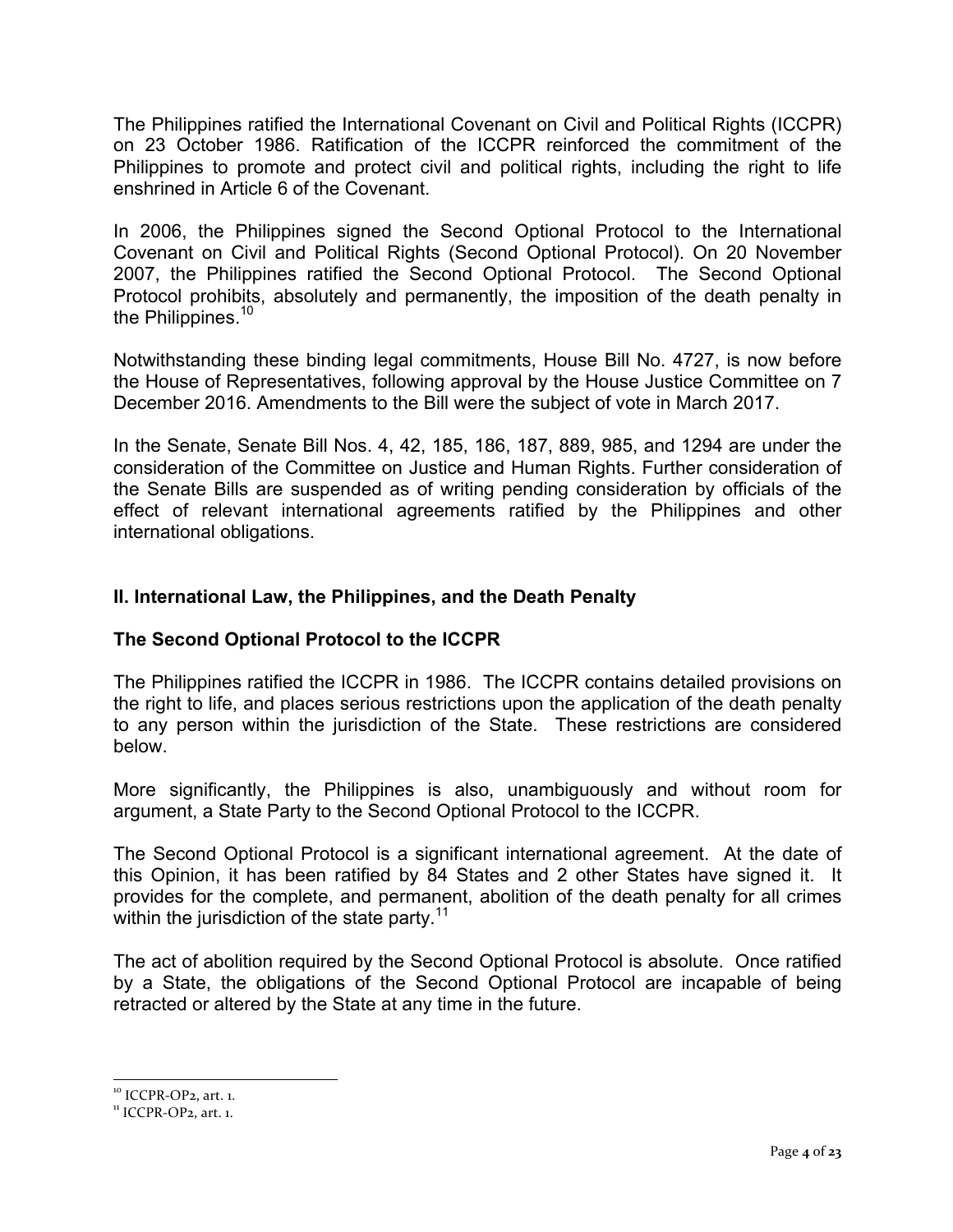To reiterate, the Philippines signed and ratified the Second Optional Protocol to the ICCPR in 2006, and thereby became immediately obliged not to defeat the object and purpose of the Protocol. It then ratified the Second Optional Protocol in 2007. The circumstances of ratification, which are discussed below, do not permit any international law argument by the Philippines that it is not a party to the Second Optional Protocol.

Article 1 of the Second Optional Protocol provides for the abolition of the death penalty to persons within a state's jurisdiction. Article 1(1) contains an absolute prohibition upon a State party executing any person within its jurisdiction. While Article 1(2) mandates States to undertake a positive obligation to abolish the death penalty within their jurisdiction.

The prohibition in Article 1(1) is absolute and unqualified. It is not capable of interpretation in a manner that allows for the implementation of the death penalty upon any person within the jurisdiction of the Philippines.

The obligation in Article 1(2) is also absolute. By requiring States to take all necessary measures to abolish the death penalty within their jurisdiction, the Second Optional Protocol is completely inconsistent with a State party taking any steps towards the reintroduction of the death penalty.

It follows that the Philippines, as a State party to the Second Optional Protocol:

- a. must not take any steps to reintroduce the death penalty within the Philippines or in relation to people within its jurisdiction; and
- b. must not execute any person within its jurisdiction.

Following Article 2 of the Second Optional Protocol, no reservation to these obligations is permissible, save for a reservation made at the time of ratification in relation to wartime acts. In any event at the time of ratification, no reservation or declaration was made by the Philippines.

Notably, the UN Human Rights Committee (HRC) may receive individual complaints in relation to allegations of failures to comply with the Second Optional Protocol unless a reservation was made at the time of ratification.<sup>12</sup> Because no reservations or declarations were made by the Philippines at the time of ratification, that mechanism avenue for individual complaint and international scrutiny is open to any person within the jurisdiction of the Philippines.

# **The Second Optional Protocol in the Context of the Philippines Constitution**

Article III, Section 19 of the 1987 Philippine Constitution purports to permit the reimposition of the death penalty in the Philippines for "compelling reasons" involving "heinous crimes."

 $12$  ICCPR-OP<sub>2</sub>, art. 5.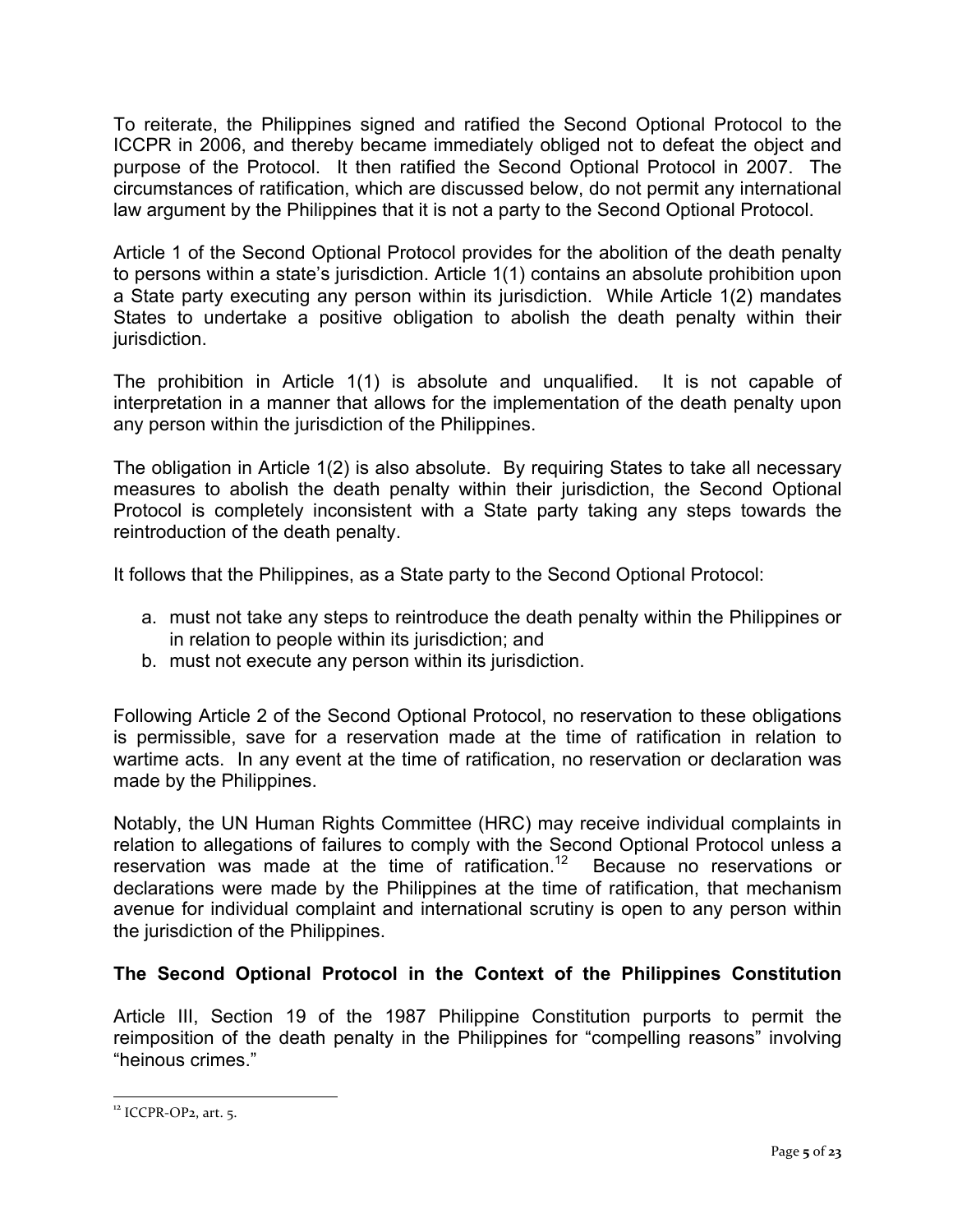However, the existence of that constitutional provision does not affect the absolute nature of the obligations of the Philippines in international law. Any suggestion that domestic law and the 1987 Constitution may permit the reintroduction of the death penalty in the Philippines despite the ratification of the Second Optional Protocol is completely untenable for the purposes of international law.

It is a fundamental principle of international law that States may not rely upon a provision of domestic law to avoid their international legal obligations. As a matter of international law, an inconsistent constitutional provision of Philippines law does not affect the obligations of the Philippines at international law.

Under Article 26 of the Vienna Convention on the Law of Treaties (VCLT),  $^{13}$  to which the Philippines is a party, the Philippines must comply with its treaty obligations and perform them in good faith. That is also an obligation binding upon the Philippines as a matter of customary international law.

Additionally, Article 27 of the VCLT expressly prohibits a State from relying upon any provision of its domestic law to justify a breach of international law. The *travaux préparatoires* to the VCLT confirms that the Constitutions of States are part of domestic law for the purposes of Article 27.<sup>14</sup>

As the Permanent Court of International Justice stated as long ago as 1932 in its advisory opinion in *Treatment of Polish Nationals,*

> … a State cannot adduce as against another State its own Constitution with a view to evading obligations incumbent upon it under international law or treaties in force."

> To the extent there was any doubt, the position is made absolute by the adoption by the General Assembly at its 56th Session in 2001 of the Articles on the Responsibility of States for Wrongful Acts (the "State Responsibility Articles").

Article 3 of the State Responsibility Articles provides that:

"The characterization of an act of a State as internationally wrongful is governed by international law. Such characterization is not affected by the characterization of the same act as lawful by internal law."

Article 32 of the State Responsibility Articles provides that:

"The responsible State may not rely on the provisions of its internal law as justification for failure to comply with its obligations under this part."

<sup>&</sup>lt;sup>13</sup> Vienna Convention on the Law of Treaties, opened for signature May 23, 1969, 1155 U.N.T.S. 331 (entered into force Jan. 27, 1980) [hereinafter VCLT].

<sup>&</sup>lt;sup>14</sup> See Vienna Conference, Documents, p. 145; Vienna Conference, First Session, p. 158, Vienna Conference, Second Session, p. 54; See also Merlin M. Magallona, *The Supreme Court and International Law: Problems and Approaches in Philippine Practice*, 85 PHIL. L.J. 1 (2010).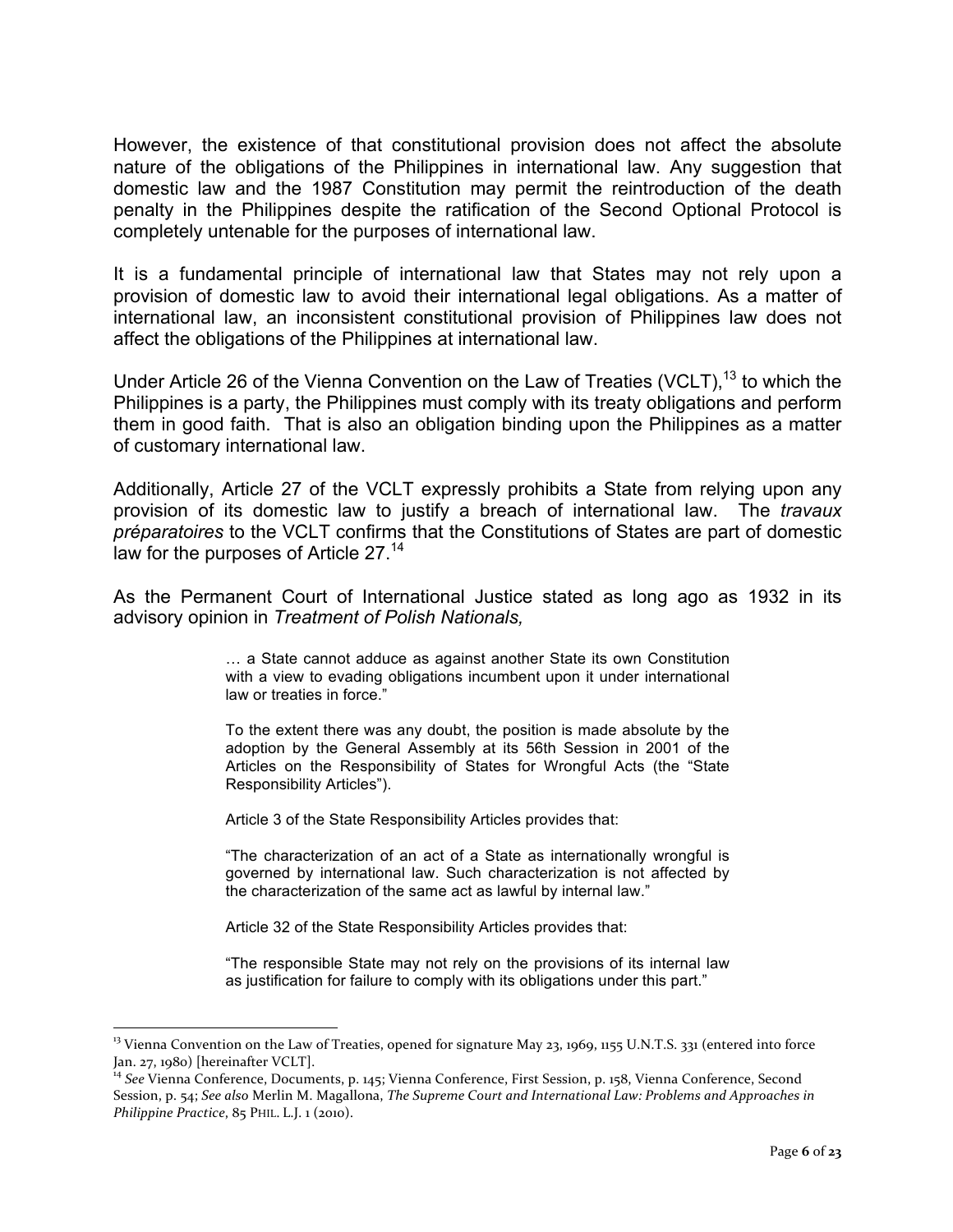Article 12 of the State Responsibility Articles provides that:

"There is a breach of an international obligation by a State when an act of that State is not in conformity with what is required of it by that obligation, regardless of its origin or character."<sup>15</sup>

It follows that whether the Constitution of the Philippines is capable of being interpreted to permit the reintroduction of the death penalty for certain very limited categories of crimes, the international legal obligations of the Philippines are completely unaffected and there is an absolute prohibition against the Philippines taking such a step.

If the Philippines reintroduces the death penalty for **any** crime, it would breach its absolute obligations under the Second Optional Protocol. It would immediately be committing an "internationally wrongful act" within the meaning of Article 2 of the State Responsibility Articles.16

#### **The circumstances of ratification of the Second Optional Protocol**

The circumstances in which the Philippines ratified the Second Optional Protocol are also incapable of affecting the absolute nature of the prohibition binding upon the Philippines as a matter of international law.

Article 46 of the VCLT provides that:

1. A State may not invoke the fact that its consent to be bound by a treaty has been expressed in violation of a provision of its internal law regarding competence to conclude treaties as invalidating its consent unless that violation was manifest and concerned a rule of its internal law of fundamental importance.

2. A violation is manifest if it would be objectively evident to any State conducting itself in the matter in accordance with normal practice and in good faith.<sup>17</sup>

Before a State may rely upon the exception in Article 46, it must demonstrate each of the necessary criteria: that a provision of its internal law was violated, that the provision was fundamental, and that it was "manifest."

<sup>&</sup>lt;sup>15</sup> Treatment of Polish Nationals and Other Persons of Polish Origin or Speech in the Danzig Territory, Advisory Opinion, 1932 P.C.I.J. (ser. A/B) No. 44, at 24. (Feb. 04, 1932).

<sup>&</sup>lt;sup>16</sup> International Law Commission, *Draft Articles on Responsibility of States for Internationally Wrongful Acts*, November 2001, Supplement No. 10, U.N. Doc. A/56/10, chp.IV.E.1, *available at* http://www.refworld.org/docid/3ddb8f804.html (last accessed Mar.  $03$ , 2017).

Art. 2 of the VCLT provides:

There is an internationally wrongful act of a State when conduct consisting of an action or omission:

<sup>(</sup>a) Is attributable to the State under international law; and

<sup>(</sup>b) Constitutes a breach of an international obligation of the State.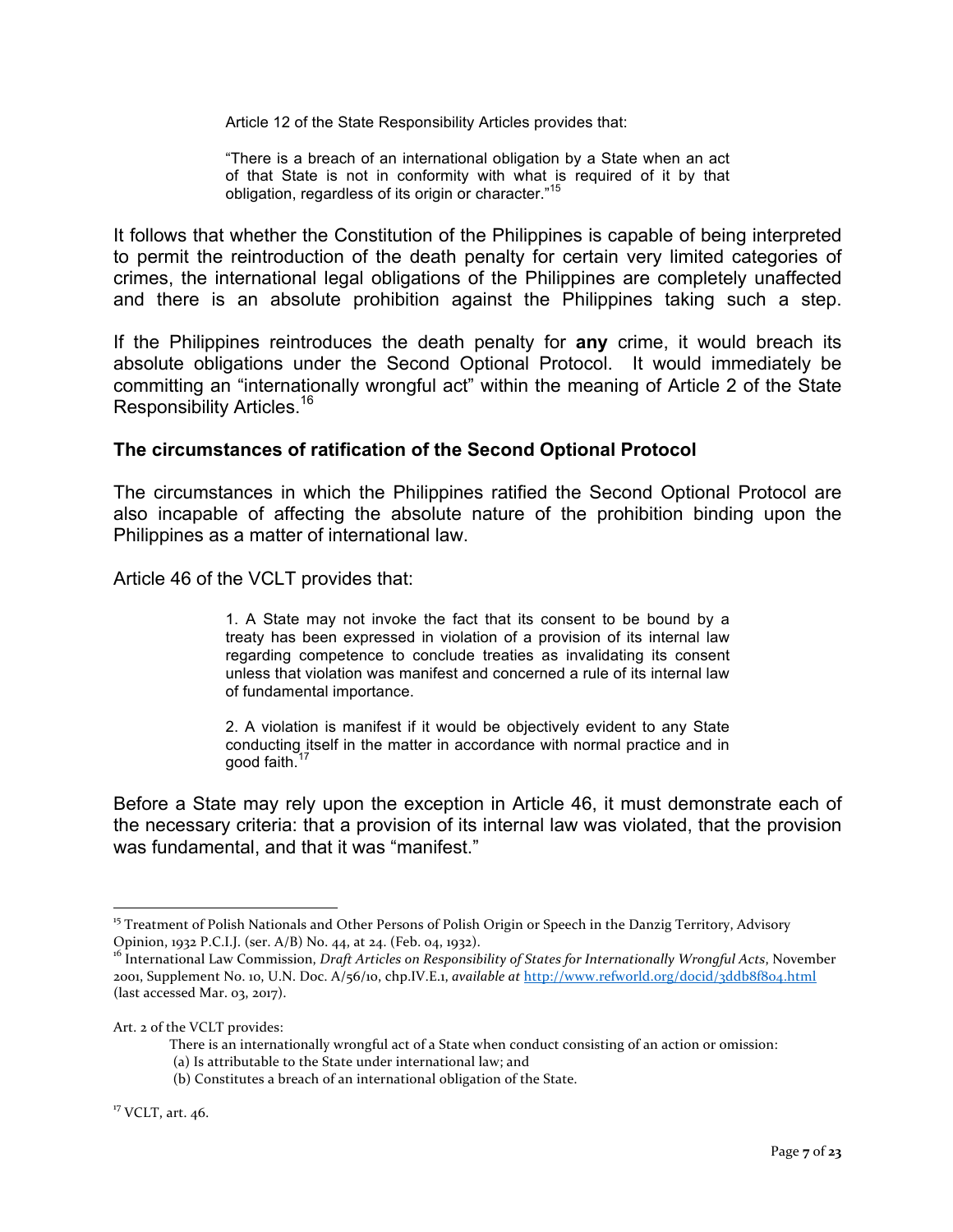No manifestly obvious and fundamental provision of the Philippines internal law was violated in the circumstances of the Philippine ratification of the Second Optional Protocol, and any argument made to that effect would fail in international law.

The Second Optional Protocol was signed by the Philippines' Secretary of Foreign Affairs (Minister of Foreign Affairs) on behalf of the Philippine government. As a matter of international law, the Minister for Foreign Affairs is entirely capable of binding the State, and the international community of states was, and is, justified in treating the act of ratification as effective. The circumstances of ratification do not meet any of the three necessary criteria to trigger the exception in Article 46.

No fundamental internal law of the Philippines was violated by the ratification of the Second Optional Protocol. Indeed, the better view is that the domestic law of the Philippines permits treaty actions of the nature of the Second Optional Protocol to be conducted by executive action.

While the Constitution generally requires treaties to be concurred by the Senate, an international agreement, which is in the nature of an executive agreement (*infra.*), does not require Senate concurrence. Such becomes valid and binding in the Philippines through executive or presidential ratification. This is because executive agreements become binding through executive action without the need of a vote by the Senate or Congress.18 For over 50 years, the Philippines has recognized the validity of executive agreements which had been entered into by the executive branch of government.<sup>19</sup>

An executive agreement does not require Senate concurrence for efficacy. It is to be recalled, that under the Philippine Constitution, international agreements may be in the form of treaties (require legislative concurrence after executive ratification) or executive agreements (similar to treaties, except that they do not require legislative concurrence and are usually less formal and deal with a narrower range of subject matters).<sup>20</sup> The Court has reasoned that under international law, there is no difference between treaties and executive agreements in terms of binding effect as long as the negotiating functionaries have remained within their powers. Under Philippine domestic law, neither violates the Constitution.<sup>21</sup>

In *Bayan Muna v. Romulo*, the Supreme Court definitively held that the categorization of subject matters that may be covered by executive agreements is not cast in stone. The Court cited the dynamic nature of international law. One type of executive agreement is a treaty-authorized or a treaty-implementing executive agreement, which cover the same matters subject of the underlying treaty.<sup>22</sup> A Protocol, which carries the same object and purpose of a treaty, may be treated in domestic law as a valid executive agreement. An identical approach is taken in the United States, where in *US v. Belmont*, the United States Supreme Court declared that a treaty not requiring ratification by the

<sup>&</sup>lt;sup>18</sup> Intellectual Property Association of the Philippines v. Ochoa, G.R. No. 204605 (July 19, 2016).<br><sup>19</sup> *See, for instance*, Bayan Muna v. Romulo, G.R. No. 159618 (Feb. 01, 2011).<br><sup>20</sup> Bayan Muna v. Romulo, G.R. No. 159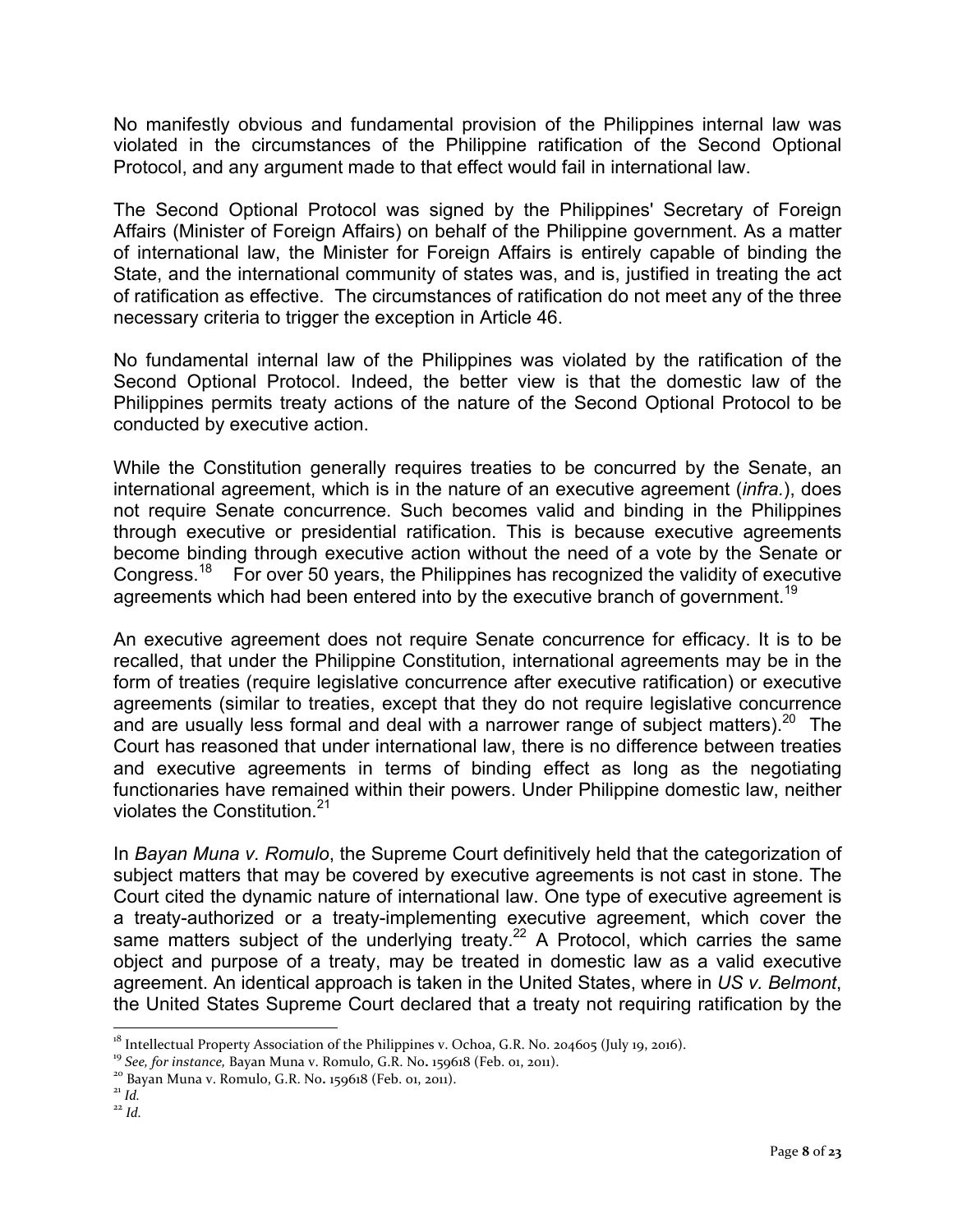Senate—a compact negotiated and proclaimed under the authority of the President was a "treaty" within the meaning of domestic law.  $2^3$ 

It follows that it is not possible to identify any fundamental internal law of the Philippines that was offended or violated by the ratification of the Second Optional Protocol.

In any event, the suggestion that any failure to comply with the internal law of the Philippines was "manifest" is untenable. For a rule of internal law to be manifest within the meaning of Article 46, it must be a rule that is notorious or "objectively evident" to the external community of States. The circumstances in which the Second Optional Protocol was ratified do not raise any manifestly obvious, notorious, or objectively evident rule of the law of the Philippines. On the contrary, for the reasons given above, the case law of the Supreme Court of the Philippines deny the existence of any rule that would affect the validity of ratification within the Philippines legal system.

Any argument raised in international law under Article 46 of the Vienna Convention on the Law of Treaties would fail. The Second Optional Protocol is a binding treaty commitment of the Philippines as a matter of public international law.

#### **A change in government does not permit withdrawal from the Second Optional Protocol.**

International law does not permit withdrawal from, nor denunciation of, the Second Optional Protocol. Once ratified by a State, its obligations are binding and perpetual.

A subsequent change of government does not affect that position. One of the fundamental features of the international legal system that provides stability and security is the understanding among States that a change in government does not affect existing treaty obligations. In other words, a treaty, once signed and ratified by a State, binds that State in accordance with the rules of international law whether or not the government of that state changes in the future.

The alternative model, by which States are free to renegotiate international terms on every change of government, is plainly unworkable and would destroy the fabric of the rules-based system of international law – a rules-based system that middle powers, such as the Philippines, rely upon for security and prosperity.

The VCLT is instructive in this situation. It provides that:

1. A treaty which contains no provision regarding its termination and which does not provide for denunciation or withdrawal is not subject to denunciation or withdrawal unless:

it is established that the parties intended to admit the possibility of

 $23$  United States v. Belmont, 301 U.S. 324 (1937).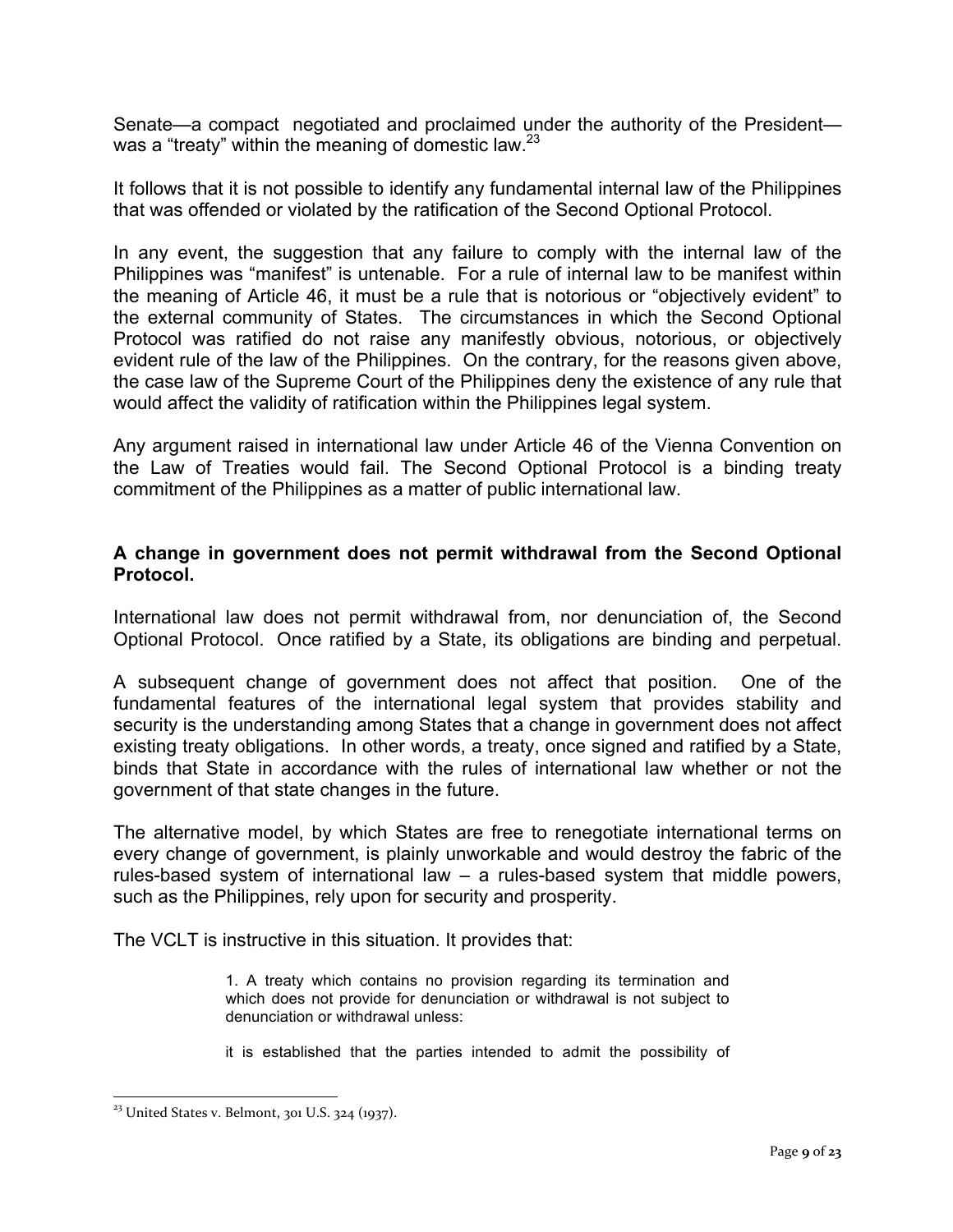denunciation or withdrawal; or a right of denunciation or withdrawal may be implied by the nature of the treaty.

2. A party shall give not less than twelve months' notice of its intention to denounce or withdraw from a treaty under paragraph  $1.^{24}$ 

The Second Optional Protocol does not carry the necessary implication of such a right of withdrawal. In fact, to the contrary, every aspect of the Second Optional Protocol, its object and purpose, and the *travaux préparatoires* make it clear that no withdrawal from the Protocol, once ratified, is permissible.

Even if that conclusion was (hypothetically) wrong, a minimum period of notice of twelve months is required to effect a withdrawal from the Second Optional Protocol, following Article 56 of the VCLT. It would be expected that all other States party to the Second Optional Protocol would protest such a course in the most vigorous terms.

#### **International law restricts the application of the death penalty to the "most serious crimes."**

Even if the Philippines was not a party to the Second Optional Protocol, it is in any event bound by clear and unambiguous international laws which severely restrict the threat or use of the death penalty. International law, both treaty and customary, plainly prevents the imposition of the death penalty for anything other than the most serious crimes. All of the proposed Bills are inconsistent with that rule of international law, because they propose the reintroduction of the death penalty for crimes that do not fall within the definition as "the most serious" crimes.

The Philippines is a party to the ICCPR, which was drafted in the recognition that, at the time of its conclusion, the death penalty is not illegal *per se* but that its application should be severely limited.

Article 6 of the ICCPR relevantly provides as follows:

(1) Every human being has the inherent right to life. This right shall be protected by law. No one shall be arbitrarily deprived of his life.

(2) In countries which have not abolished the death penalty, sentence of death may be imposed only for the **most serious crimes** in accordance with the law in force at the time of the commission of the crime and not contrary to the provisions of the present Covenant and to the Convention on the Prevention and Punishment of the Crime of Genocide. This penalty can only be carried out pursuant to a final judgement rendered by a competent court.<sup>25</sup> (Emphasis supplied.)

<sup>&</sup>lt;sup>24</sup> VCLT, art. 56.<br><sup>25</sup> International Covenant on Civil and Political Rights, opened for signature Dec. 16, 1966, 999 U.N.T.S. 171 (entered into force Mar. 23, 1976) [hereinafter ICCPR], art. 6.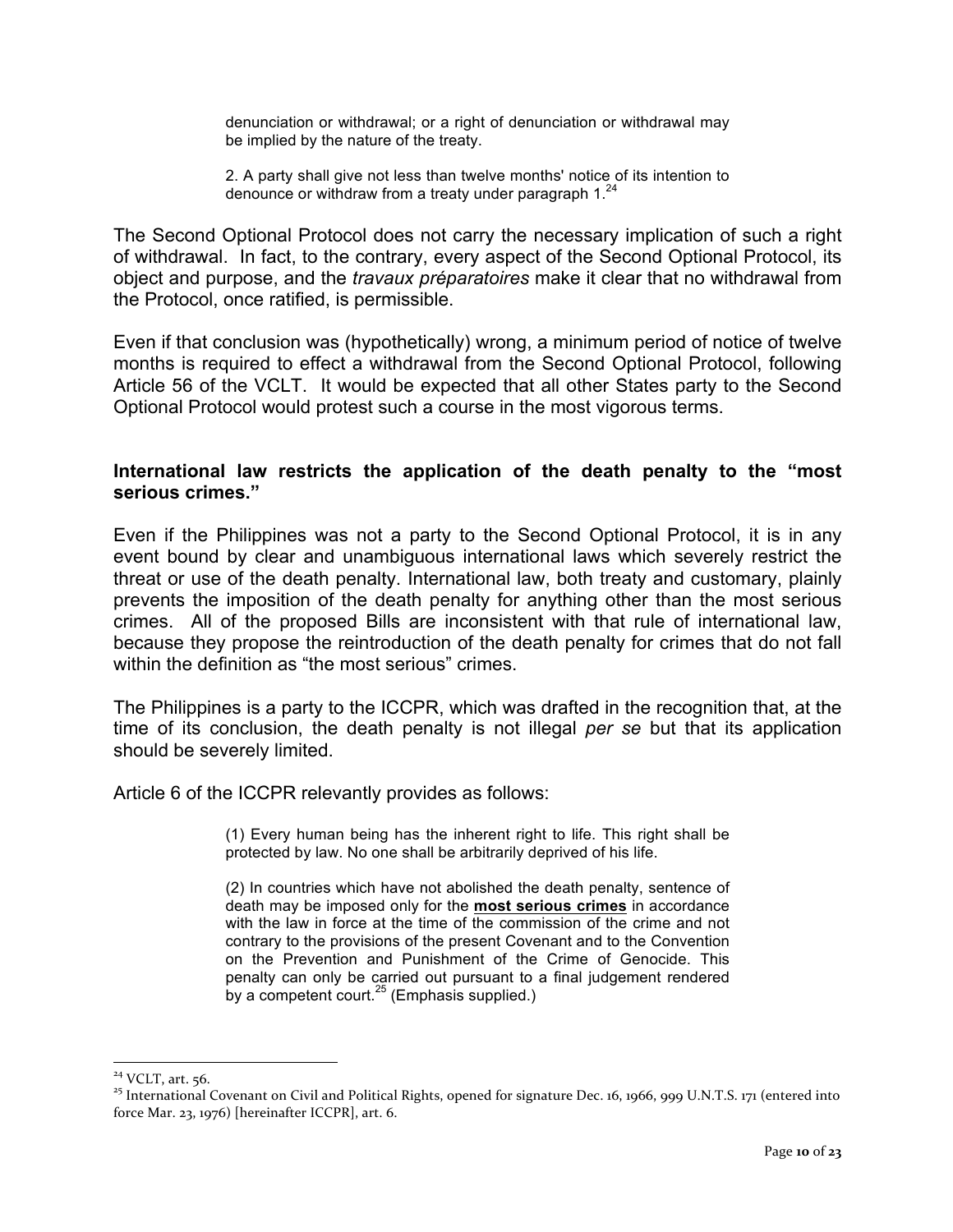The reference within Article 6 to "the most serious crimes" is fundamental. It has been widely considered by domestic courts and international bodies.

As a party to the ICCPR, the Philippines is obliged to perform its treaty obligations in good faith26 consistent with the time-honored principle of *pacta sunt servanda.* It must interpret treaties "in good faith in accordance with the ordinary meaning to be given to the terms of the treaty in their context and in the light of its object and purpose." $27$ 

The UN HRC has considered the content of Article 6. The Committee is responsible for oversight of the ICCPR and may receive Communications from individuals seeking to lodge complaints under the Optional Protocols to the Covenant. The Views of the Committee on the interpretation of the Covenant are considered highly persuasive and authoritative.

General Comment No. 6 of the HRC elaborated on death penalty and the right to life. It notes that:

> 6. While it follows from article 6 (2) to (6) that State parties are not obliged to abolish the death penalty totally they are obliged to limit its use and, in particular, to abolish it for the other than the "most serious crimes". Accordingly, they ought to consider reviewing their criminal laws in this light, and in any event, are obliged to restrict the application of the death penalty to the "most serious crimes" …

> 7. The Committee is of the opinion that the expression "most serious crimes" must be read restrictively to mean that the death penalty should be a quite exceptional measure.<sup>28</sup>

It is clear beyond doubt that Article 6 of the ICCPR, as interpreted by the HRC requires that the death penalty may only be imposed with respect to the most serious crimes.

The work of the HRC also establishes beyond doubt that property offences, crimes against the person falling short of murder, financial crimes, pornography and narcotics offences do not constitute "a most serious crime."

In the view of the HRC in *Kennedy v. Trinidad & Tobago*, a "most serious crime" is one which carries fatal or a similarly grave consequence.<sup>29</sup>

In its Concluding Observations for Kuwait (UN Doc CCPR/C/KWT/CO/2 (18 November 2011)) the Committee expressed the firm view that drug-related offences were not "most serious" within the meaning of Article 6.<sup>30</sup> Similarly, in its Concluding

<sup>&</sup>lt;sup>26</sup> VCLT, art. 26.<br><sup>27</sup> VCLT, art. 31 (1).<br><sup>28</sup> UN Human Rights Committee, *General Comment No. 6: Article 6 (Right to Life)* (Apr. 30, 1982), *available at*<br>http://www.refworld.org/docid/45388400a.html (last accessed Mar

<sup>&</sup>lt;sup>29</sup> UN Human Rights Committee, Kennedy v. Trinidad and Tobago, Merits, Communication No. 845/1998, U.N. Doc. CCPR/C/74/D/845/1998 (Mar. 26, 2002).

<sup>&</sup>lt;sup>30</sup> UN Human Rights Committee, Consideration of reports submitted by States parties under article 40 of the Covenant, U.N. Doc. CCPR/C/KWT/CO/2 (Nov. 18, 2011).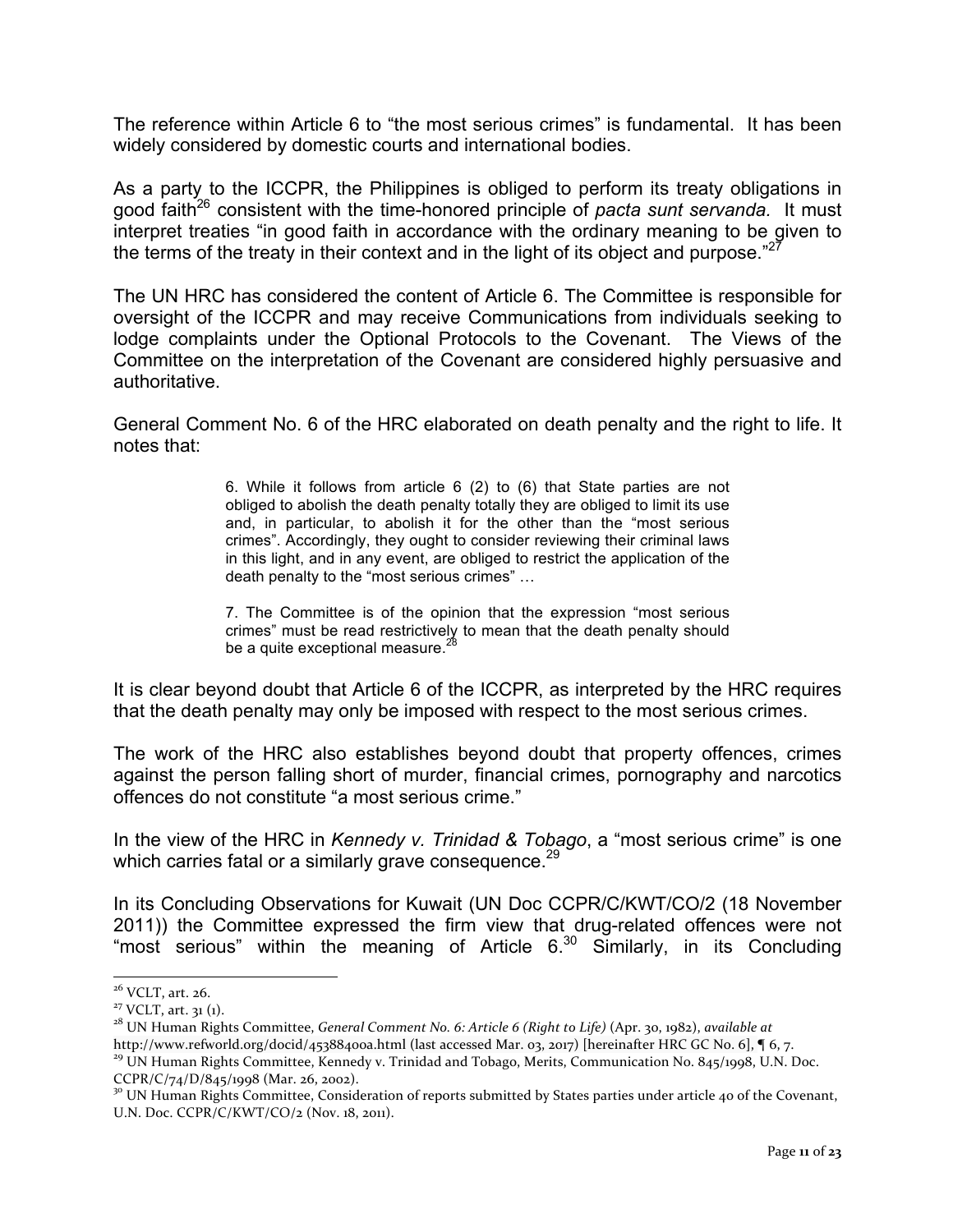Observations for Sri Lanka, the HRC stated that "drug-related offences" were not "serious crimes" within the meaning of Article 6. $31$ 

Further, in *Luboto* v. *Zambia*, the HRC concluded that there had been a violation of Article 6(2) because the petitioner had been sentenced to death under a law imposing a mandatory sentence of death for aggravated robbery in which firearms were used. The Committee observed that "use of firearms did not produce the death or wounding of any person and that the court could not under the law take these elements into account in imposing sentence." <sup>32</sup>

The position of the HRC is consistent with that taken by other United Nations bodies.

The fundamental obligation to limit the death penalty to the most serious crimes was emphasised by the UN Economic & Social Council in 1984 when it adopted the "Safeguards Guaranteeing Protection of the Rights of Those Facing the Death Penalty."<sup>33</sup> The Safeguards were endorsed by the UN General Assembly in resolution  $39/118^{34}$ 

The Safeguards Guarantee stated that:

In countries which have not abolished the death penalty, capital punishment may be imposed only for the most serious crimes, it being understood that their scope should not go beyond intentional crimes with lethal or other extremely grave consequences.<sup>35</sup>

Similarly, Resolution 2005/59 of the former United Nations Commission on Human Rights provided that States which retained the death penalty were obliged:

Not to impose the death penalty for any but the most serious crimes

[and]

to ensure also that the notion of "most serious crimes" does not go beyond intentional crimes with lethal or extremely grave consequences and that the death penalty is not imposed for non-violent acts such as financial crimes, religious practice or expression of conscience and sexual relations between consenting adults nor as a mandatory sentence.<sup>3</sup>

<sup>&</sup>lt;sup>31</sup> UN General Assembly, *Report of the Human Rights Committee*, U.N. Doc. A/50/40 (Oct. 03, 1995), **[449.** 32 UN Human Rights Committee, Luboto v. Zambia, Communication No. 390/1990, U.N. Doc.

 $CCPR/C/55/D/390/1990/Rev.1 (1995)$  (June 30, 1994).

 $33$  UN Economic and Social Council, *Safeguards guaranteeing protection of the rights of those facing the death penalty,* resolution 1984/50 (25 May 1984), *available at http://www.ohchr.org/Documents/ProfessionalInterest/protection.pdf*  $(laast accessed Mar.  $03, 2017)$ .$ 

<sup>&</sup>lt;sup>34</sup> UN General Assembly, *Human rights in the administration of justice*, (14 December 1984), *available at* http://www.un.org/en/ga/search/view\_doc.asp?symbol=A/RES/39/118 (last accessedFeb. 28, 2017).<br><sup>35</sup> UN Economic and Social Council, *supra* note 33 at ¶ 1.

<sup>&</sup>lt;sup>36</sup> UN Commission on Human Rights, *Human Rights Resolution 2005/59: The Question of the Death Penalty*, E/CN.4/RES/2005/59 (Apr. 20, 2005), *available at http://www.refworld.org/docid/45377c730.html* (last accessed Feb.27, 2017).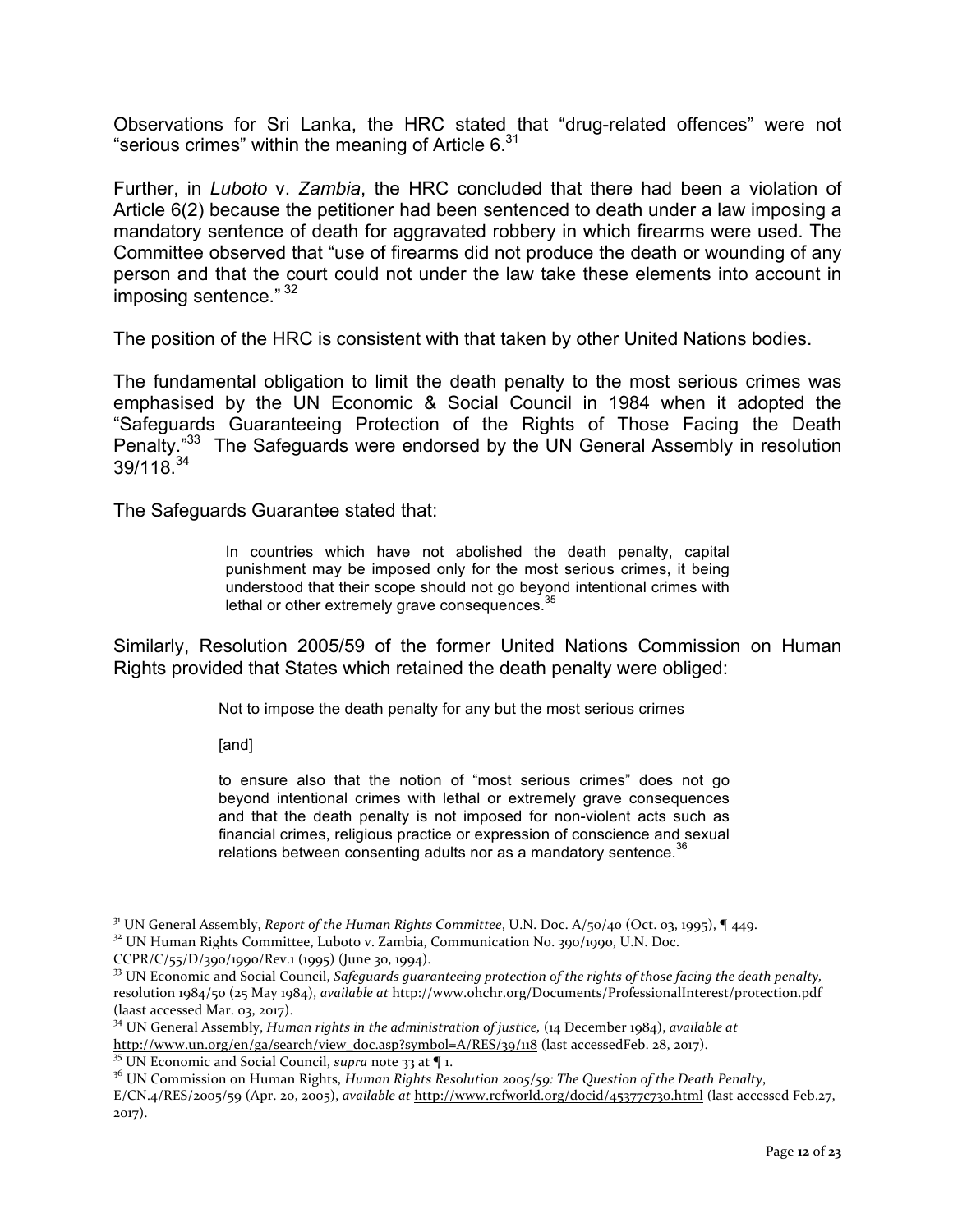In 1996, the UN Economic and Social Council adopted resolution 1996/1529 *Safeguards Guaranteeing Protection of the Rights of Those Facing the Death Penalty* as follows:

> Calls upon Member States in which the death penalty has not been abolished to effectively apply the safeguards guaranteeing protection of the rights of those facing the death penalty, in which it is stated that capital punishment may be imposed only for the most serious crimes, it being understood that their scope should not go beyond intentional crimes with lethal or other extremely grave consequences.

Finally, in its draft General Comment No. 36, the HR elaborates on the meaning of the term "the most serious crimes" in Article 6(2) of the ICCPR. The Committee notes that the term must be "read restrictively and appertain to crimes of extreme gravity, such as... premeditated murder or genocidal killings."<sup>38</sup>

The Committee further states that in the case of offenses not resulting directly or intentionally in death, such as in drug offenses, attempted murder, corruption, armed robbery, piracy, abduction, repeated evasion of compulsory military service, and sexual offenses, the death penalty should not be imposed. In the view of the Committee, such crimes, although serious in nature, "do not manifest the extraordinary high levels of violence, utter disregard for human life, blatant anti-social attitude and irreversible consequences that could conceivably justify the imposition of the death penalty as a form of legal retribution."<sup>39</sup>

Numerous decisions of domestic Courts are consistent with the narrow construction of the term "most serious crimes," and, equally, the breadth of the Article 6 guarantee of a right to life.

For example, in South Africa, the imposition of the death penalty in any circumstances has been described as constituting inhuman and degrading treatment by the Constitutional Court in *S v Makwanyane*. 40

More recently in 2011, the South Gauteng High Court in South Africa undertook a detailed consideration of the right to life in the context of an extradition request made by Botswana, a State which maintained the death penalty.<sup>41</sup> The South Gauteng High Court described Botswana as "a pariah state not synchronized with the majority of African countries that have either abandoned or are refusing to implement the death

<sup>38</sup> UN Human Rights Committee, *Draft General Comment no.* 36: Article 6: Right to Life, U.N. Doc.

<sup>&</sup>lt;sup>37</sup> UN Economic and Social Council, *Safeguards guaranteeing protection of the rights of those facing the death penalty* Resolution 1996/15 (July 23, 1996), **[**2, *available at http://www.un.org/documents/ecosoc/res/1996/eres1996-15.htm (last*) accessed Feb. 28, 2017).

CCPR/C/GC/R.36/Rev.2 (Sept. 02, 2015), ¶ 37.<br><sup>39</sup> Id.<br><sup>40</sup> S v. Makwanyane, Constitutional Court (South Africa), ZACC 3; 1995 (3) SA 391 (CC) (1995).<br><sup>41</sup> Tsebe and Another v Minister of Home Affairs and Others, Phale v Mi ZAGPJHC 115; 2012 (1) BCLR 77 (GSJ); [2012] 1 All SA 83 (GSJ); see also the decision of the Constitutional Court Minister of Home Affairs v Tsebe 2012  $(5)$  SA 467).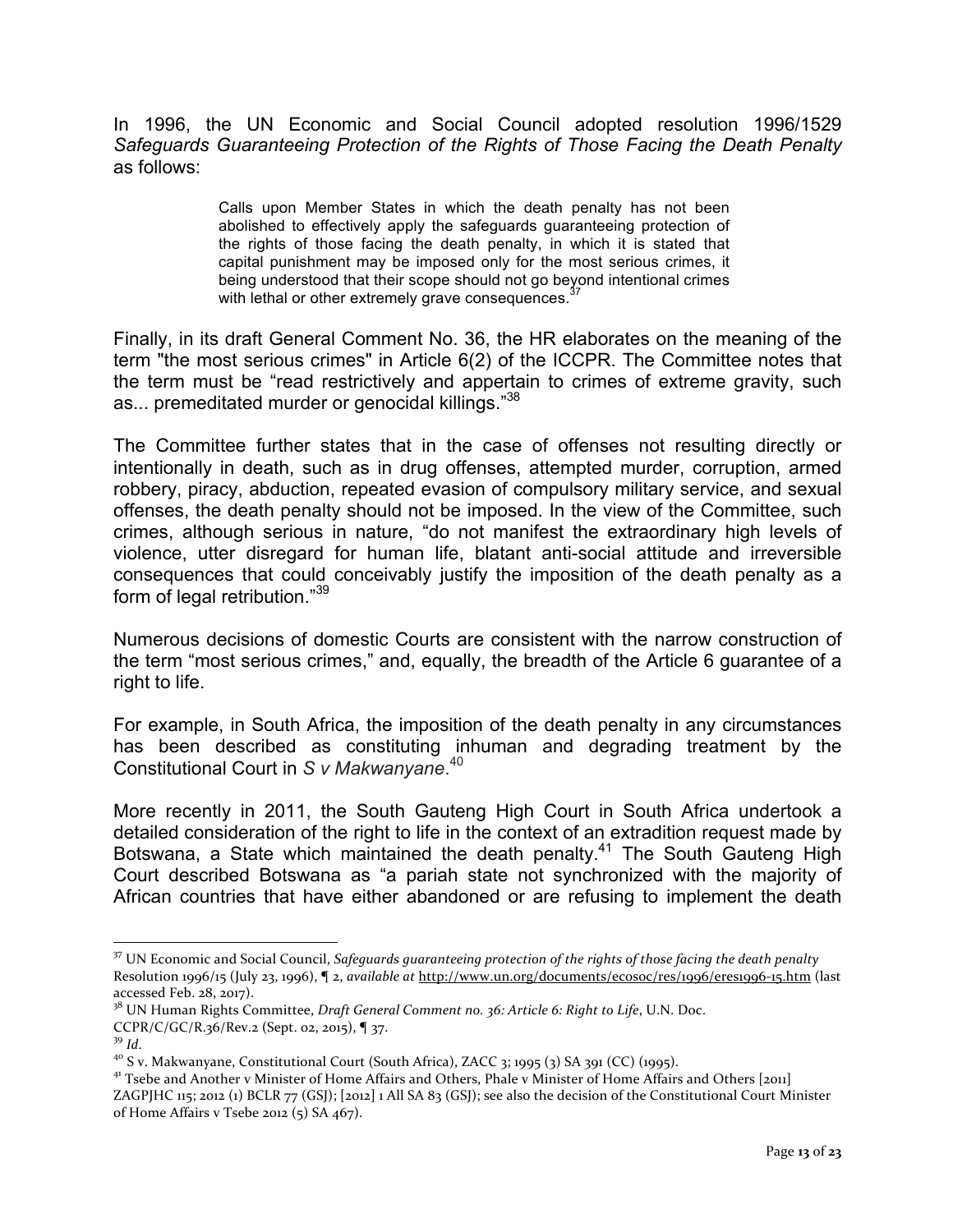penalty."<sup>42</sup> The Court went on to note that "[i]n South Africa [the death penalty] is regarded as a cruel, inhuman and degrading punishment."<sup>43</sup>

In *Khade v. State of Maharashtra*, <sup>44</sup> the Supreme Court of India adopted a narrow interpretation of the phrase "most serious crimes." The case involved sexual assault and murder of a minor child. The Court noted that the death penalty applied only to the rarest of rare cases which warrant it.

Because the proposed Bills seek to reintroduce death penalty for crimes which are not possible to be defined as 'the most serious crimes," as that phrase is understood in international law, these will, if passed, constitute a breach of the international legal obligations of the Philippines, and thereby subject the Philippines to international approbation and criticism.

To avoid doubt, international law clearly and unambiguously prohibits the imposition of the death penalty for:

- all narcotics crimes (including crimes of importation, supply, possession, distribution, manufacture, use, or maintaining "dens");
- kidnapping;
- crimes aggravated by being under the influence of a narcotic drug;
- all property crimes including the crime of "plunder" as that crime is understood in the Philippines, aggravated robbery and carjacking;
- all crimes of rape and sexual assault;
- child sexual offenses; and
- political crimes.

This is because such crimes are not "the most serious crimes" as that term in the ICCPR has been interpreted.

The proposed laws seek, in breach of the international law binding upon the Philippines, to impose the death penalty upon persons convicted of the property crime of "plunder". They attempt to impose the death penalty for narcotics crimes, including the crime of maintaining a narcotics "den" or "resort". They seek to impose the death penalty upon persons convicted of trivial or "ordinary" crimes where they are committed while under the influence of narcotic drugs. They arbitrarily attempt to impose the death penalty upon certain military and police officers who engage in broadly defined sexual assault or rape. They seek to impose the death penalty for offenses of child exploitation and pornography. They seek to impose the death penalty for those convicted of broadly defined treason.

 $42$  *Id.* at 67. The risk of the Philippines becoming a 'pariah State' by breaching a binding treaty commitment is equally very real.<br> $43$  *Id.* at 68.

<sup>&</sup>lt;sup>44</sup> Shankar Kinsanrao Khade v. State of Maharashta, 5 SCC 546 (2013) (India).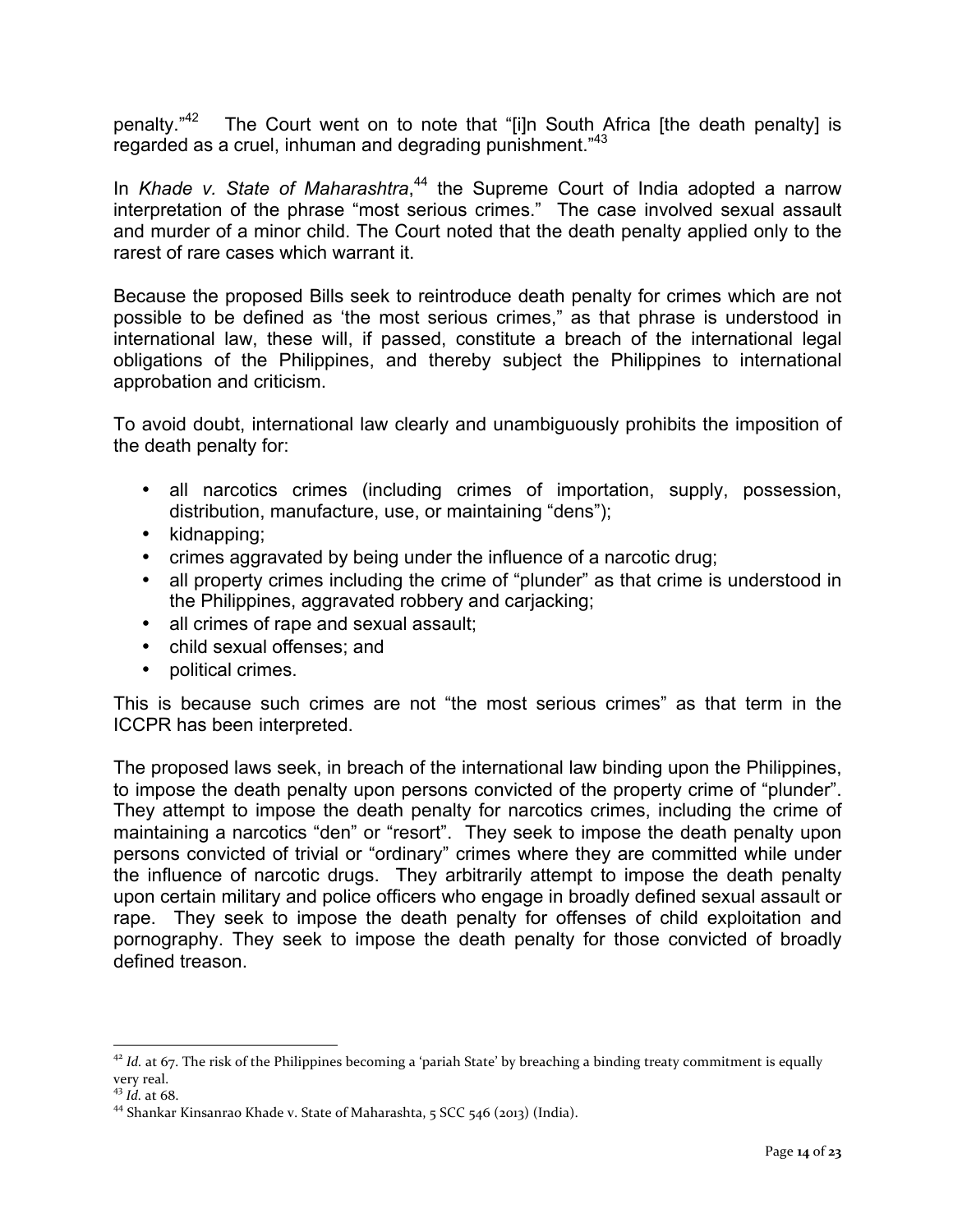Several of the offenses are certainly capable of being described important. They deserve serious attention from law makers. However they are not "the most serious crimes" as international law defines that term. Because of the sovereign acts by which the Philippines accepts to be bound by international law, they cannot be made subject to the death penalty.

Therefore, quite apart from the insurmountable issue of the Second Optional Protocol, each proposed law is inconsistent with the State obligations of the Philippines in international law, and the international legal responsibility of the Philippines for wrongful acts will be engaged if the proposed Bills become law.

#### **The Philippines is party to specific treaties which are inconsistent with the application of the death penalty to narcotics offences.**

Apart from international law instruments prohibiting the application of the death penalty to narcotics crimes, the Philippines is also a party to two treaties dealing specifically with these crimes. This study advances that proper interpretation of these treaties in a manner consistent with the VCLT makes it clear that the Philippines has agreed that narcotics crimes should not subject to the death penalty.

The Philippines is a party to the 1961 Single Convention on Narcotic Drugs, which provides that

> Subject to its constitutional limitations, each Party shall adopt such measures as will ensure that cultivation, production, manufacture, extraction, preparation, possession, offering, offering for sale, distribution, purchase, sale, delivery on any terms whatsoever, brokerage, dispatch, dispatch in transit, transport, importation and exportation of drugs contrary to the provisions of this Convention, and any other action which in the opinion of such Party may be contrary to the provisions of this Convention, shall be punishable offences when committed intentionally, and that serious offences shall be liable to adequate punishment particularly by imprisonment or other penalties of deprivation of liberty.<sup>45</sup>

The proper interpretation of the 1961 Convention is inconsistent with the imposition of the death penalty for narcotics offenses of any description.

Clearly, the drafters of the 1961 Convention intended that the commission of a serious offense should be the subject to an appropriately grave sanction. However, the 1961 Convention makes reference only to the sanction of "imprisonment or deprivation of liberty". A similar formulation (referring to imprisonment, deprivation of liberty, pecuniary

<sup>&</sup>lt;sup>45</sup> Single Convention on Narcotic Drugs, opened for signature Mar. 30, 1961, 520 U.N.T.S. 204 (entered into force Dec. 13,  $1964$ ), art.  $36$  (1).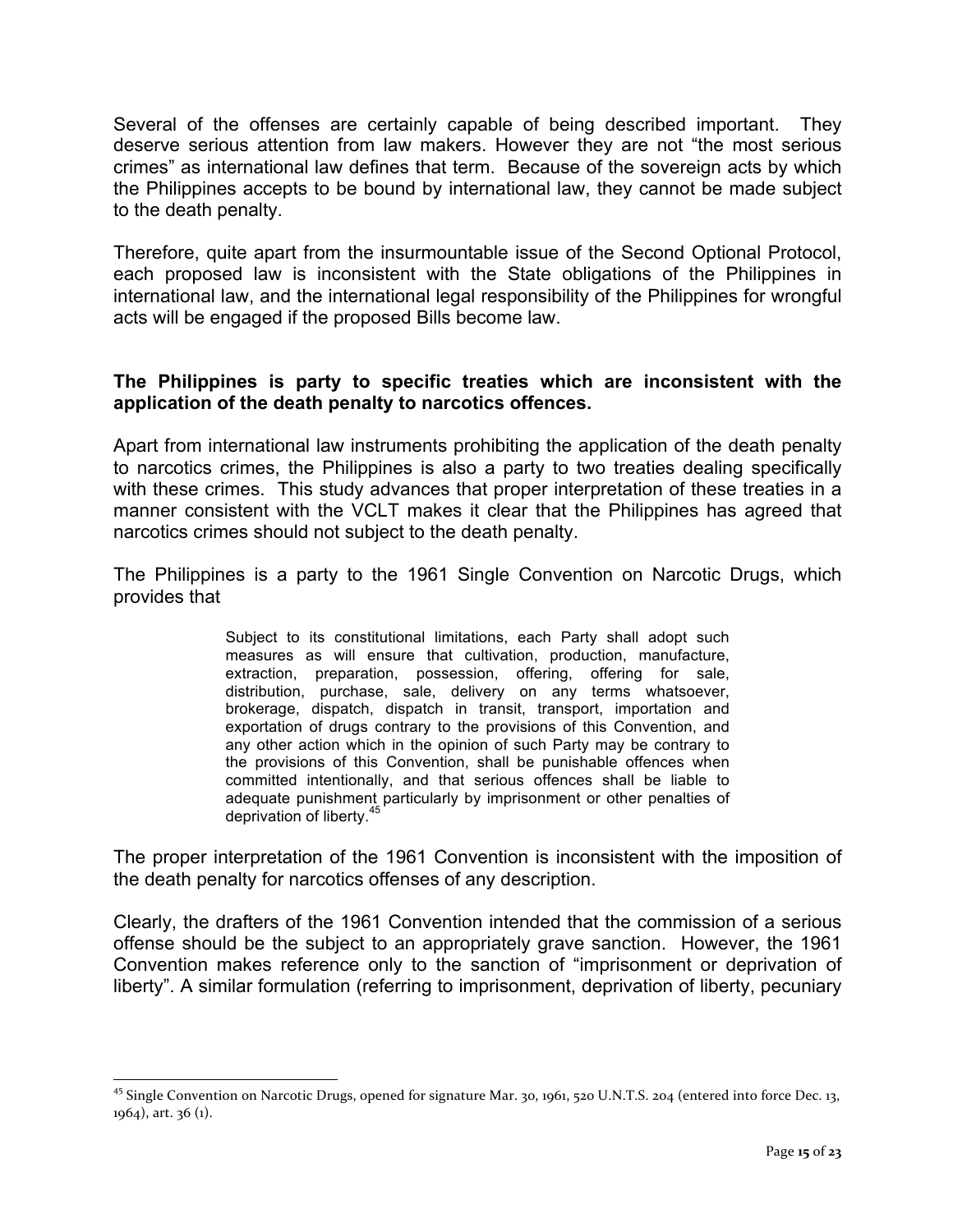sanctions and confiscation) appears in Article 3(4) of the related 1988 United Nations Convention against Illicit Traffic in Narcotic Drugs and Psychotropic Substances.<sup>46</sup>

This leads to an overwhelming inference that the imposition of the death penalty is excluded as an appropriate or available punishment for narcotics crimes for States, such as the Philippines, which are parties the 1961 or 1988 Conventions.

This is not affected by the *travaux préparatoires* to the two Conventions, which make it clear that it was the intention of the parties that narcotics trafficking be the subject of serious penalties which would adequately deter narcotics trafficking. While it may well be the case that some of the parties to the Conventions retain the death penalty for narcotics offences, it does not follow that the Conventions are capable of an interpretation permitting, today, the fresh imposition of the death penalty for narcotics offences.

#### **In any event, there is an obligation under customary international law to move towards abolition, and that obligation is inconsistent with re-imposition by abolitionist States is of death penalty.**

International law requires States to move towards eventual abolition of the death penalty. Where a State, such as the Philippines, has already abolished the death penalty by ratifying the Second Optional Protocol, any attempt to reintroduce the death penalty is inconsistent with the obligation contained in the ICCPR to move towards abolition.

The HRC has considered the question of whether there exists an obligation, independent of the Second Optional Protocol, to move towards abolition of the death penalty. In General Comment No. 6, the Committee states that

> The article also refers generally to abolition in terms which strongly suggest (paras. 2 (2) and (6)) that abolition is desirable. The Committee

<sup>&</sup>lt;sup>46</sup> Convention against Illicit Traffic in Narcotic Drugs and Psychotropic Substances, opened for signature Dec. 20, 1988, U.N. Doc. E/CONF.82/15 (1988) (entered into force Nov. 11, 1990).

Article  $3(4)$  states

<sup>(</sup>a) Each Party shall make the commission of the offences established in accordance with paragraph 1 of this article liable to sanctions which take into account the grave nature of these offences, such as imprisonment or other forms of deprivation of liberty, pecuniary sanctions and confiscation.

<sup>(</sup>b) The Parties may provide, in addition to conviction or punishment, for an offence established in accordance with paragraph 1 of this article, that the offender shall undergo measures such as treatment, education, aftercare, rehabilitation or social reintegration.

<sup>(</sup>c) Notwithstanding the preceding subparagraphs, in appropriate cases of a minor nature, the Parties may provide, as alternatives to conviction or punishment, measures such as education, rehabilitation or social reintegration, as well as, when the offender is a drug abuser, treatment and aftercare.

<sup>(</sup>d) The Parties may provide, either as an alternative to conviction or punishment, or in addition to conviction or punishment of an offence established in accordance with paragraph 2 of this article, measures for the treatment, education, aftercare, rehabilitation or social reintegration of the offender.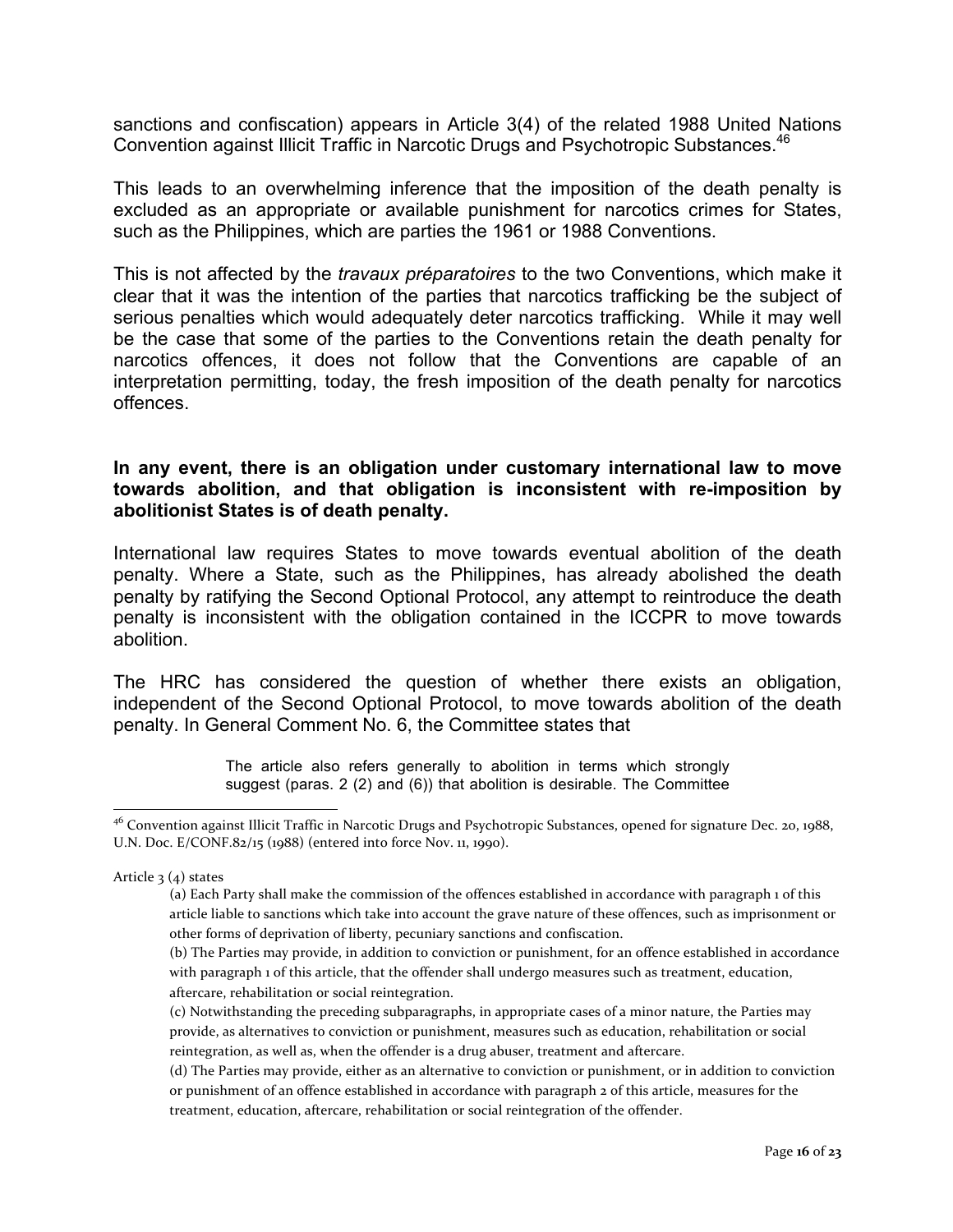concludes that all measures of abolition should be considered as progress in the enjoyment of the right to life within the meaning of article 40, and should as such be reported to the Committee.<sup>47</sup>

Further, Resolution 2005/59 of the UN Commission on Human Rights:

Calls upon all States that still maintain the death penalty:

(a) To abolish the death penalty completely and, in the meantime, to establish a moratorium on executions;

(b) Progressively to restrict the number of offences for which the death penalty may be imposed and, at the least, not to extend its application to crimes to which it does not at present apply.<sup>48</sup>

Therefore, a State which has abolished the death penalty, and which is a party to the ICCPR and therefore bound by Article 6, is prevented from re-introducing the penalty.

Customary international law, also binding upon the Philippines,  $49$  is to the same effect. State practice may be evidenced by pronouncements of the UN General Assembly. Resolution 32/61 of 8 December 1977 provides:

> [T]hat, as established by the General Assembly in resolution 2857 (XXVI) and by the Economic and Social Council in resolutions 1574 (L), 1745 (LIV) and 1930 (LVIII), the main objective to be pursued in the field of capital punishment is that of progressively restricting the number of offences for which the death penalty may be imposed with a view to the desirability of abolishing this punishment. . .<sup>5</sup>

## **III. The Global Movement Towards Abolition**

The number of countries abolishing the death penalty has significantly increased since the late 1980s. The data of the World Coalition Against the Death Penalty provides that more than two thirds (2/3) of the world's countries have abolished the death penalty in law or practice.<sup>51</sup> A hundred and five (105) countries have abolished the death penalty for all crimes; six (6) countries have abolished the death penalty for all crimes except extraordinary crimes such as those committed in times of war; thirty (30) countries can be considered abolitionist in practice in that they have not executed anyone during the last ten (10) years and are believed to have a policy or established practice of not carrying out executions; therefore, one hundred forty one (141) countries have

<sup>&</sup>lt;sup>47</sup> HRC GC No. 6,  $\P$  6.<br><sup>48</sup> UN Economic and Social Council, *supra* note 36,  $\P$  5.

<sup>&</sup>lt;sup>49</sup> PHIL. CONST. art. II, § 2.<br><sup>50</sup> UN General Assembly, *Capital punishment*, U.N. Doc. A/RES/32/61 (Dec. 8, 1977), *available at* 

http://www.un.org/en/ga/search/view\_doc.asp?symbol= $A/RES/32/61$  (last accessed Feb. 28, 2017).<br><sup>51</sup> World Coalition Against the Death Penalty, *Death Penalty and Terrorism: Facts and Figures.* 14<sup>th</sup> World Day Against *the Death Penalty, available at http://www.worldcoalition.org/media/resourcecenter/FactsFigures2016\_EN.pdf* (last accessed Mar. 03, 2017).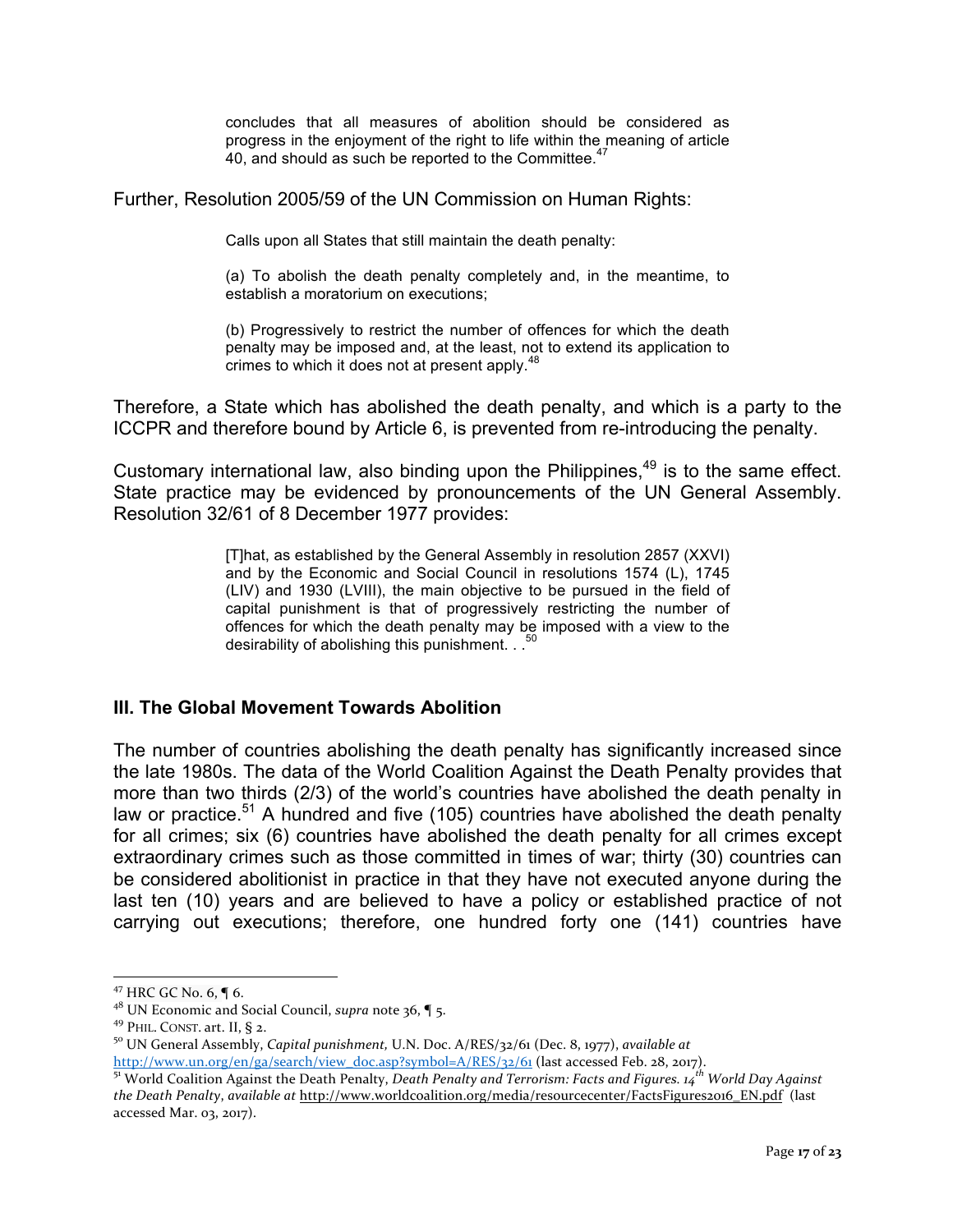abolished the death penalty in law or in practice.<sup>52</sup> There is a clear movement towards the abolition of the death penalty. That movement is consistent with the customary law obligation described above, and is consistent with the views of the General Assembly.<sup>53</sup>

Successive United Nations General Assembly resolutions have seen growing numbers in favor of abolition.<sup>54</sup>

Table 1: UN General Assembly voting on resolutions concerning moratorium on the use of the death penalty towards abolition<sup>55</sup>

| 2007 vote<br>62 <sup>nd</sup><br>session                                                              | 2008 vote<br>63 <sup>rd</sup> session | 2010 vote<br>65 <sup>th</sup> session | 2012 vote<br>68 <sup>th</sup> session | <b>2014 vote</b><br>69 <sup>th</sup> session | <b>2016 vote</b><br>71 <sup>st</sup> session |
|-------------------------------------------------------------------------------------------------------|---------------------------------------|---------------------------------------|---------------------------------------|----------------------------------------------|----------------------------------------------|
| In favour:                                                                                            | In favour:                            | In favour:                            | In favour:                            | In favour:                                   | In favour:                                   |
|                                                                                                       |                                       |                                       |                                       |                                              |                                              |
| 104                                                                                                   | 106                                   | 109                                   | 111                                   | 117                                          | 117                                          |
| Against: 54                                                                                           | Against: 46                           | Against: 41                           | Against: 41                           | Against: 37                                  | Against:40                                   |
| Abstentions:                                                                                          | Abstentions:                          | Abstentions:                          | Abstentions:                          | Abstentions:                                 | Abstentions:                                 |
| 29                                                                                                    | 34                                    | 35                                    | 34                                    | 34                                           | 31                                           |
|                                                                                                       |                                       |                                       |                                       |                                              |                                              |
|                                                                                                       |                                       |                                       |                                       |                                              |                                              |
| Source: United Nations General Assembly records; Joint Standing Committee on Foreign Affairs, Defence |                                       |                                       |                                       |                                              |                                              |

*and Trade, The Parliament of the Commonwealth of Australia; and World Coalition Against the Death Penalty.*

While not legally binding, the growing support for the General Assembly resolutions shows that world opinion is hardening against the use of the death penalty.<sup>56</sup> As described above, customary international law requires movement towards abolition.

States are also explicitly expressing their decisions to move for abolition in their national reports. The government of India for example recommended the abolition of the death penalty:

> Despite the prevalence of death sentences handed down by first instance courts, there is some movement within the government towards abolition. In August 2015, the Law Commission of India, comprised of legal experts mandated by the government of India to advise the ministry of Law and Justice on legal reform, published a report sharing its conclusions of an extensive study on the death penalty in India, which recommends the abolition of the death penalty. The report concluded

<sup>&</sup>lt;sup>52</sup> Id.<br><sup>53</sup> See generally UN General Assembly, *supra* note 50.<br><sup>54</sup> Joint Standing Committee on Foreign Affairs, Defence and Trade, The Parliament of the Commonwealth of Australia, *A* world without the death penalty: Australia's Advocacy for the Abolition of the Death Penalty, May 2016, at 24, available *at*

http://www.aph.gov.au/Parliamentary\_Business/Committees/Joint/Foreign\_Affairs\_Defence\_and\_Trade/Death\_Penalt  $\frac{y}{\text{Report}}$  (last accessed Feb.27, 2017).<br><sup>55</sup> The Philippines voted in favor of the resolutions from 2007-2014, sponsoring / co-sponsoring the 2007 and 2014

resolutions. 

<sup>&</sup>lt;sup>56</sup>Joint Standing Committee on Foreign Affairs, *supra* note 54.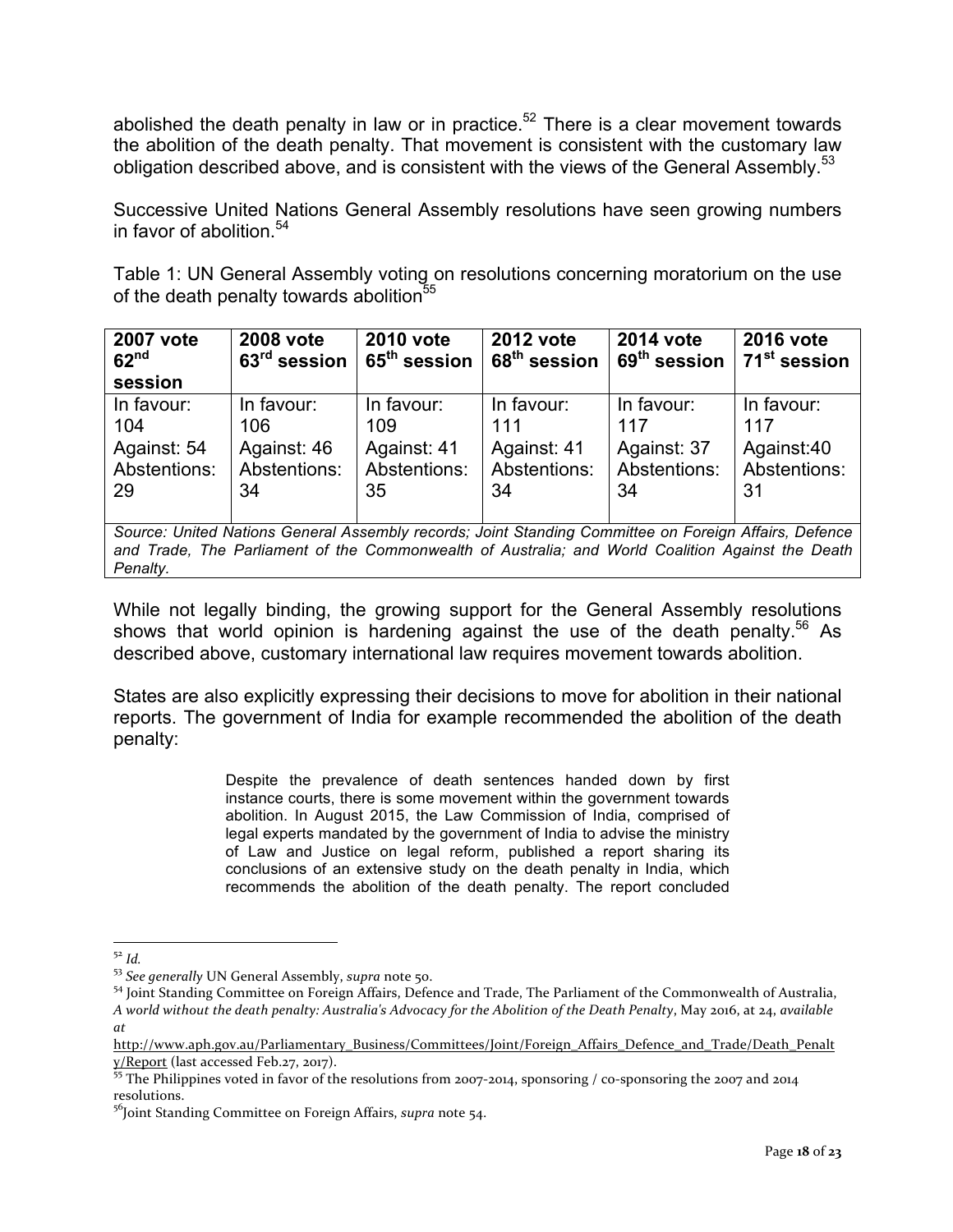that the death penalty does not serve the goal of deterrence of crime, and loses sight of the restorative and rehabilitative aspects of justice.  $57$ 

The efforts by the Philippines to reintroduce the death penalty are inconsistent with customary law obligations and with the overwhelming views of the community of States.

#### **IV. The Relationship Between International Law and the Philippine Constitution**

In any event, the Philippines is bound by its international obligations both as a matter of international law, and as a matter of domestic law.

The relationship between (customary) international law and Philippine law has been first laid down in the 1935 Constitution, which established the Commonwealth of the Philippines. The present provision in the 1987 Constitution has the same tenor as the 1935 Constitution.

According to Article II, Section 2 of the 1987 Constitution, "[t]he Philippines renounces war as an instrument of national policy, adopts the generally accepted principles of international law as part of the law of the land and adheres to the policy of peace, equality, justice, freedom, cooperation, and amity with all nations."<sup>58</sup>

The Philippine Supreme Court has consistently held that customary law is part of the law of the land. There is no need for treaty law, valid or otherwise, to be applicable in the Philippines. In a recent case on this point, *Magallona v. Ermita*, the Philippine Supreme declared that principles of international customary law (such as the right of innocent passage) is "automatically incorporated in the corpus of Philippine law." Thusly, Philippine Congress is not bound to pass a law for the principle to apply.<sup>59</sup>

While there have been arguments that the Philippines is a monist state, $60$  even if the Philippines were to be considered a dualist state (one which does not generally automatically applies international law without domestic enablements), it is beyond doubt that the Philippine Constitution is explicit in its treatment of customary law. When it comes to customary law (as opposed to treaties and international agreements), principles of customary law are automatically part of Philippine law without the need for any domestic law. This is because principles of international customary law are general principles of international law.<sup>61</sup>

<sup>57</sup> World Coalition Against the Death Penalty and International Federation for Human Rights (FiDh), The Death Penalty *For Drug Crimes in Asia, Oct. 2015 at 26, available at* 

https://www.fidh.org/IMG/pdf/asia\_death\_penalty\_drug\_crimes\_fidh\_wcadp\_report\_oct\_2015\_pdf.pdf (last accessed Feb. 27, 2017).<br> $5^8$  PHIL. CONST., art. II, § 2.

<sup>&</sup>lt;sup>59</sup> Magallona v. Ermita, G.R. No. 187167 (Aug. 16, 2011).<br><sup>60</sup> See, debate on this, Francis Tom Temprosa, *Reflections on a Legal Confluence: International Law in the Philippine*<br>Court, 1940-2000, (2013) 19 AsYBIL 90, 11

<sup>&</sup>lt;sup>61</sup> JOAQUIN G. BERNAS, AN INTRODUCTION TO PUBLIC INTERNATIONAL LAW 57(2002).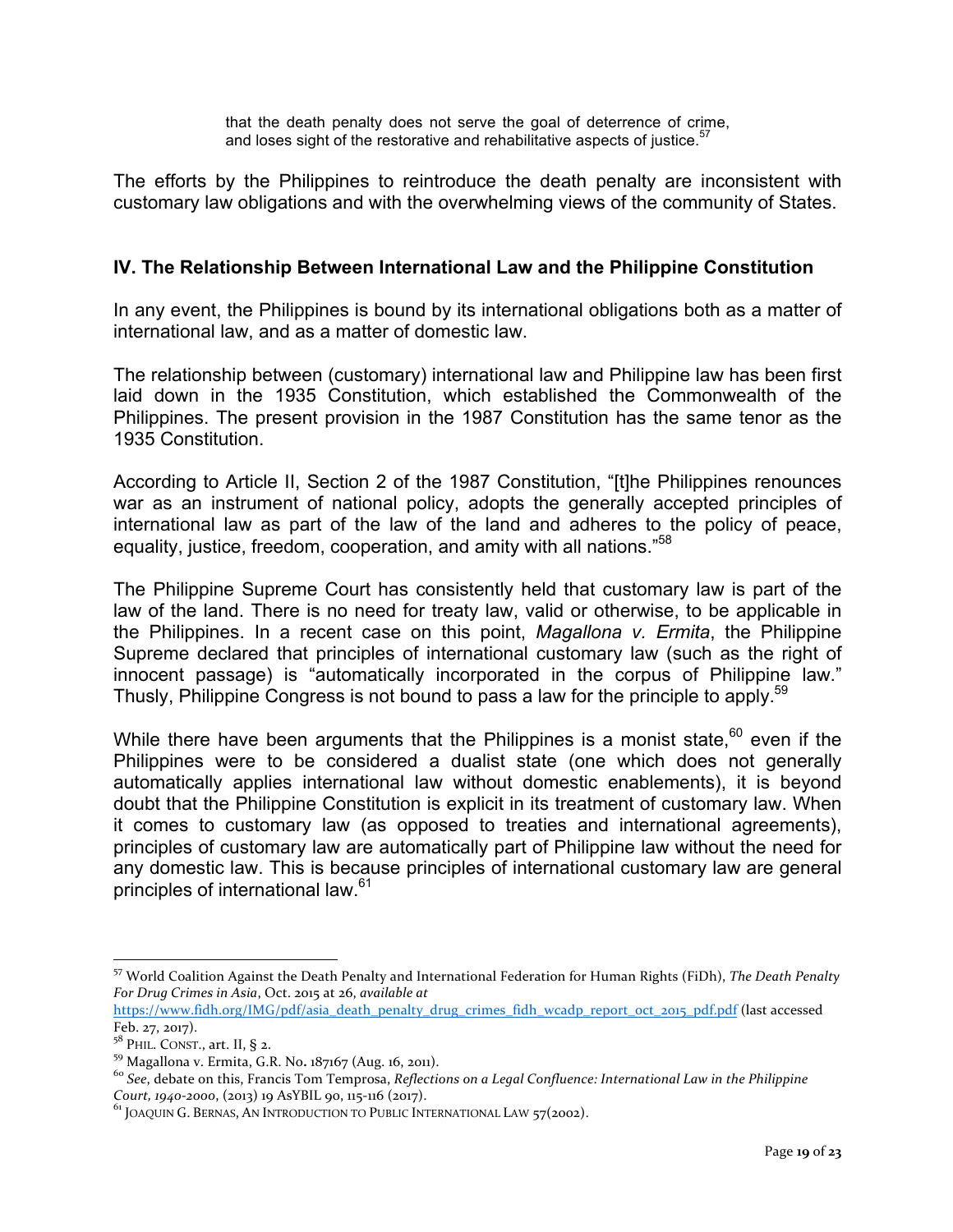#### **Protection of human right to life as international customary law.**

With regard to human rights principles which are of international customary nature, in a long line of cases, the Philippine Supreme Court has consistently applied the same as valid and binding under local law.

In one of the most recent explanations of the principle, in *Poe-Llamanzares v. Elamparo*, the Philippine Supreme Court held that generally accepted principles of international law include international custom as evidence of a general practice accepted as law, and general principles of law recognized by civilized nations. The term "general principles of law recognized by civilized nations" are principles "established by a process of reasoning" or judicial logic, based on principles which are "basic to legal systems generally."<sup>62</sup>

Examples are "general principles of equity, i.e., the general principles of fairness and justice," and the "general principle against discrimination" which is embodied in the Universal Declaration of Human Rights, the International Covenant on Economic, Social and Cultural Rights, the International Convention on the Elimination of All Forms of Racial Discrimination, the Convention Against Discrimination in Education, the C ILO Convention No. 111 Concerning Discrimination in Respect of Employment and Occupation. The Court declared with definitiveness that these are the same core principles which underlie the Philippine Constitution itself, as embodied in the due process and equal protection clauses of the Bill of Rights.<sup>63</sup>

In Philippine jurisprudence, the right to life has been explained as forming part of international customary law. These have been included in cases on arbitrary deprivation of life, the writ of *amparo*, and other protections of the right.

In cases bearing on the right to life, *Razon v. Tagitis* applied the International Convention for the Protection of All Persons from Enforced Disappearance even though the Philippines is not a party to the treaty. The Court declared that the proscription against enforced disappearances, relating as it is to the right to life, is part of the corpus of this general principle of international law as it is a principle of international customary  $law<sup>64</sup>$ 

On the whole, under Philippine jurisprudence, the protection for the right to life is part of customary law, even absent a treaty or domestic law operationalizing the same in domestic law.

Treaties are generally regarded are self-executing—requiring no further action for their validity within Philippine jurisdiction.<sup>65</sup> In very exceptional cases, it is however possible that the treaty itself may provide for its application through a legislative or executive

 $62 \text{Poe-Llamanzares v. Elamparo, G.R. No. 221697 (Mar. 08, 2016).$ <br> $63 \text{ Id}$ 

<sup>&</sup>lt;sup>64</sup> Razon, Jr. v. Tagitis, 621 Phil. 536, 600 (2009) citing Pharmaceutical and Health Care Philippines v. Duque III, 561 Phil.<br>386, 398 (2007).

 $^{65}$  Merlin M. Magallona, A Primer in International Law in Relation to Philippine Law 49 (1997).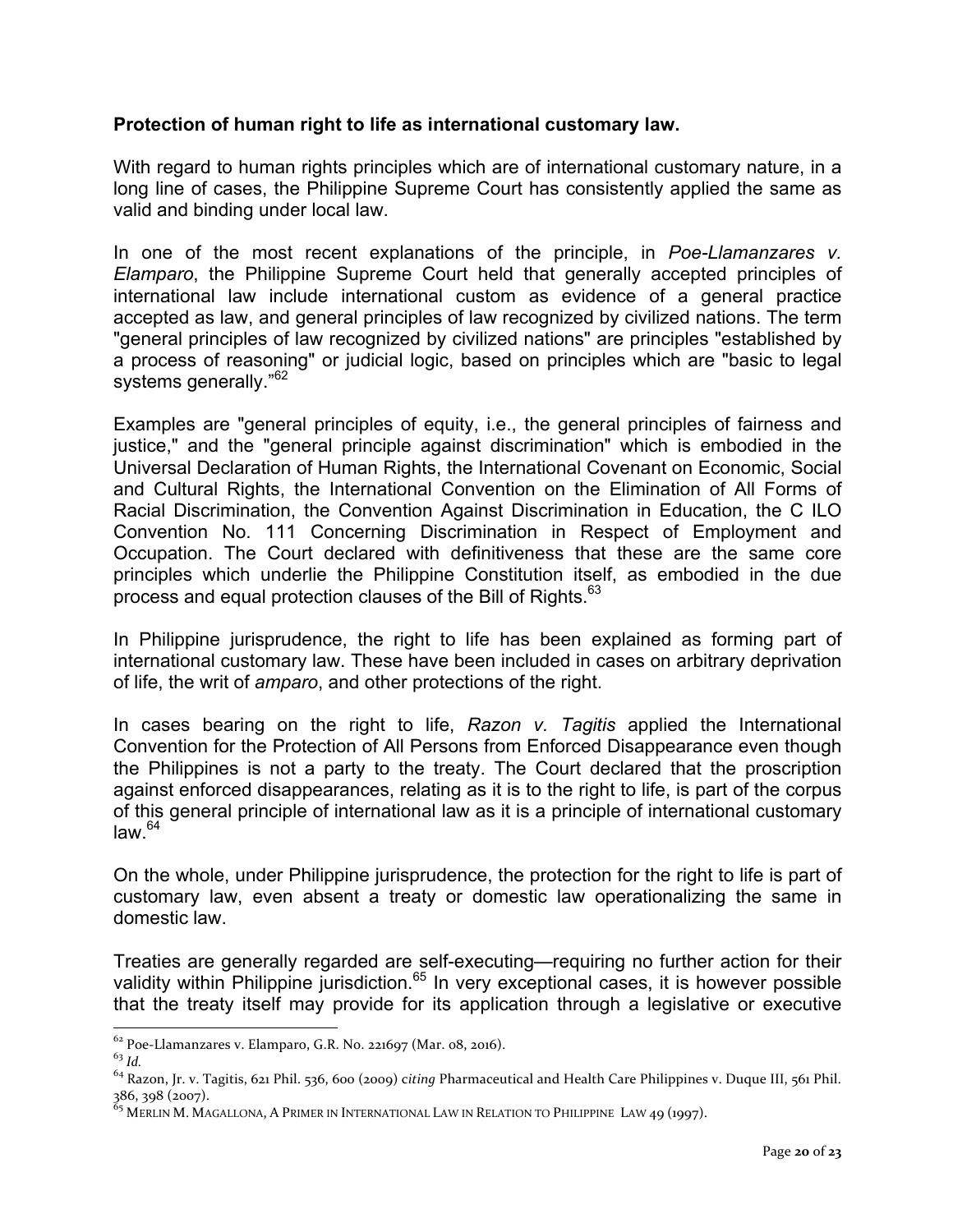act. $66$  The Philippines has a long tradition in law and practice of honoring its international obligations under treaties. $67$  It is most accepted that a treaty assumes a double character, as a source of international obligations and as domestic law.<sup>68</sup>

For the Philippines to renege on its international obligations under treaties is to also disregard its domestic law.

## **V. "Heinous Crimes": The 1987 Philippine Constitution**

Because, for the reasons given above, any attempt to reintroduce the death penalty in the Philippines is illegal. Strictly speaking, it is not necessary to consider the effect of Section 19 of the Bill of Rights of the 1987 Philippine Constitution. But the same provision in fact provides additional compelling grounds for the invalidity and illegality of the proposed laws.

Section 19 provides:

Excessive fines shall not be imposed, nor cruel, degrading or inhuman punishment inflicted. Neither shall death penalty be imposed, unless, for compelling reasons involving heinous crimes, the Congress hereafter provides for it. Any death penalty already imposed shall be reduced to reclusion perpetua.<sup>6</sup>

Section 19 represents a considered recognition that at the time it was drafted, the domestic law of the Philippines should no longer provide for the death penalty in any circumstances. The proviso to Section 19 was limited in two ways.

First, it required an assessment by Congress that there existed compelling reasons to reinstate the death penalty. Secondly, it imposed a permanent limitation for the purposes of the domestic law of the Philippines – the death penalty could thereafter be re-imposed **only** for "heinous crimes." <sup>70</sup> Finally, there can never be any compelling reasons to justify reinstatement of the death penalty, "the compelling reason required by the constitution was that the State has done everything in its command so that it can be justified to use an inhuman punishment called death penalty."<sup>71</sup>

The framers of the 1987 Constitution provided various reasons why this provision was included. Fr. Joaquin Bernas, SJ, one of the constitutional commissioners, explained that the imposition of death penalty inflicts traumatic pain on the convict and the family

<sup>66</sup> *Id.* at 55.

 $^{67}$  *See, e.g.*, Marubeni v. Comm'r of Internal Revenue, G.R. No. 76573, 177 S.C.R.A. 500 (Sept. 14, 1989); La Chemise Lacoste v. Fernandez, G.R. No. L-63796-97, 129 S.C.R.A. 373 (May 02, 1984); KLM Royal Dutch Airlines v. Court of Appeals, G.R. Nos. L-52153-54 (Nov. 17, 1980).

 $68^{\circ}$  MAGALLONA, *supra* note 65 at 51.<br><sup>69</sup> PHIL. CONST. art. III, § 19 (1).

<sup>&</sup>lt;sup>70</sup> People v. Echegaray, G.R. No. 117427 (Feb. 07, 1997).  $^{71}$  *Id.*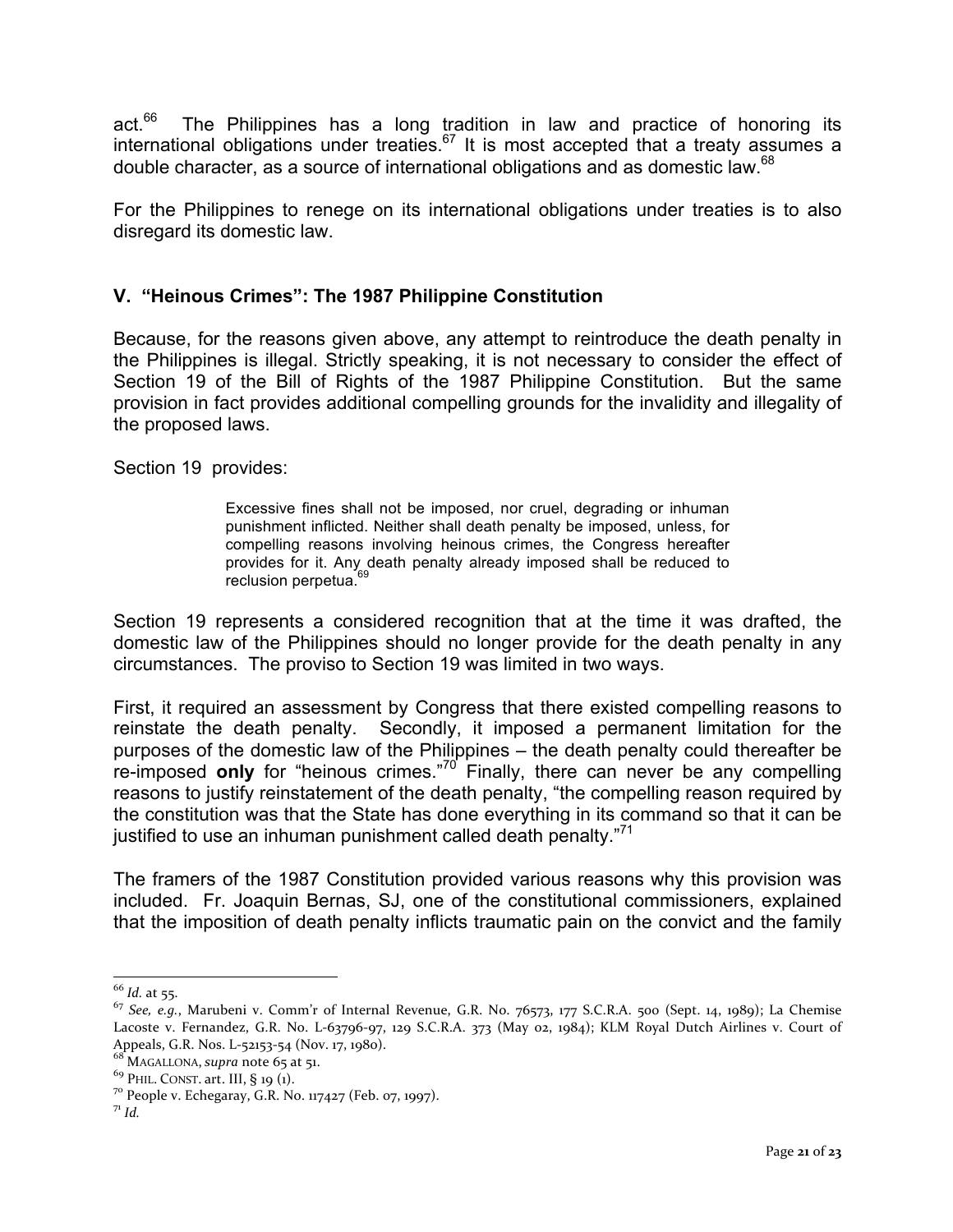and stated that there was a lack of convincing evidence that death penalty deters the commission of crimes.<sup>72</sup> The Philippines penal system favored restorative justice.<sup>73</sup>

The Court in *People v. Echegaray* discussed the meaning of the term "heinous." The Court first pointed to Republic Act No. 7659. The preamble to that Act characterizes heinous crimes as acts which are "grievous, odious and hateful offenses and which, by reason of their inherent or manifest wickedness, viciousness, atrocity and perversity are repugnant and outrageous to the common standards and norms of decency and morality in a just, civilized and ordered society."<sup>74</sup>

The Court also considered Justice Santiago Kapunan's definition of heinous in his dissenting opinion in *People v. Alicando*. 75 He traced the etymological root of the word "heinous" to the Early Spartans' word, *haineus*, meaning, hateful and abominable, which, in turn, was from the Greek prefix *haton*, denoting acts "so hatefully or shockingly evil".<sup>76</sup> The Supreme Court also agreed with this definition.

The Court in *People v Echegaray* also ruled that the elements of heinousness and compulsion are inseparable and are interspersed with each other. It concluded that an "alarming upsurge of such crimes" as stated in R.A. No. 7659 is immaterial and irrelevant in the act of Congress in the same for it was never intended by said law to be the yardstick to determine the existence of compelling reasons involving heinous crimes.77 Neither is it necessary to show statistical data on higher incidences of crimes to constitute "compelling reasons" to re-impose death penalty.<sup>78</sup>

It follows that the domestic understanding of the phrase "heinous crimes" should be interpreted narrowly, in the same manner as the international law interpretation of the phrase "the most serious crimes". Since, as shown above, the Constitution must be read consistently with the international legal obligations of the Philippines, the proposed laws fail to comply with the limitation within Section 19 of the Constitution, providing additional grounds for their rejection by Congress.

## **Conclusion**

Article III, Section 19 of the 1987 Philippine Constitution purporting to permit the reimposition of the death penalty in the Philippines for "compelling reasons" involving "heinous crimes" notwithstanding, it is doubtful whether the Philippines may be allowed to reimpose the death penalty, in view of the absolute nature of the obligations of the Philippines in international law. The ratification of the Second Optional Protocol by the

<sup>&</sup>lt;sup>72</sup> JOAQUIN G. BERNAS, SJ, THE 1987 PHILIPPINE CONSTITUTION: A COMPREHENSIVE REVIEWER 173 (2006).<br><sup>73</sup> *Id.* 74 An Act to Impose the Death Penalty on Certain Heinous Crimes, amending for the Purpose the Revised Penal Law

as amended, other Special Penal Laws, and for Other Purposes [DEATH PENALTY LAW], Republic Act No. 7659 (1993).<br><sup>75</sup> G.R. No. 117487, Dec. 12, 1995.

<sup>&</sup>lt;sup>76</sup> People v. Echegaray, G.R. No. 117427 (Feb. 07, 1997).  $\frac{77}{1}$  *Id.* 

<sup>78</sup> *Id.*